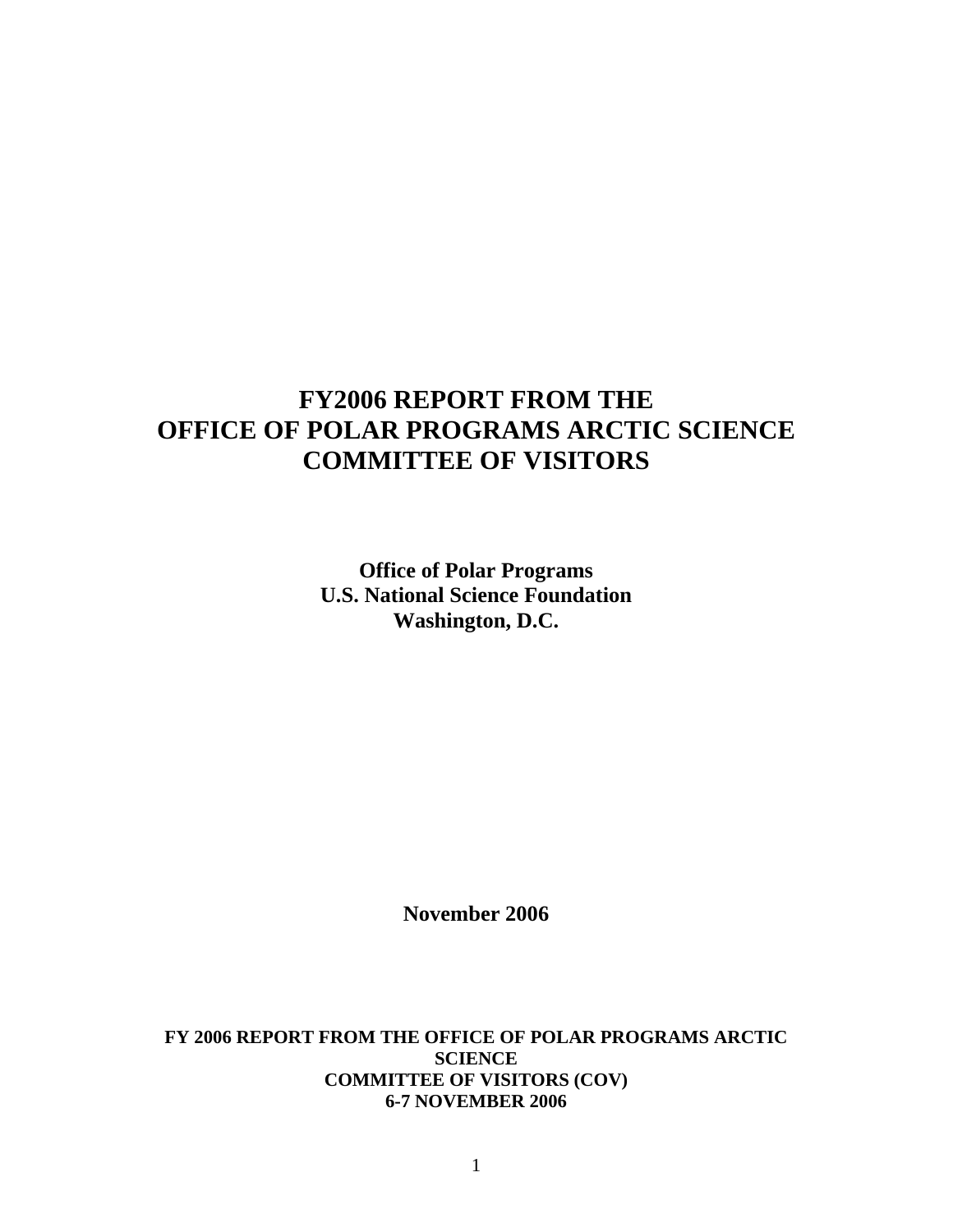# Table of Contents

| PART A. INTEGRITY AND EFFICIENCY OF THE PROGRAM'S PROCESSES |  |
|-------------------------------------------------------------|--|
|                                                             |  |
|                                                             |  |
|                                                             |  |
|                                                             |  |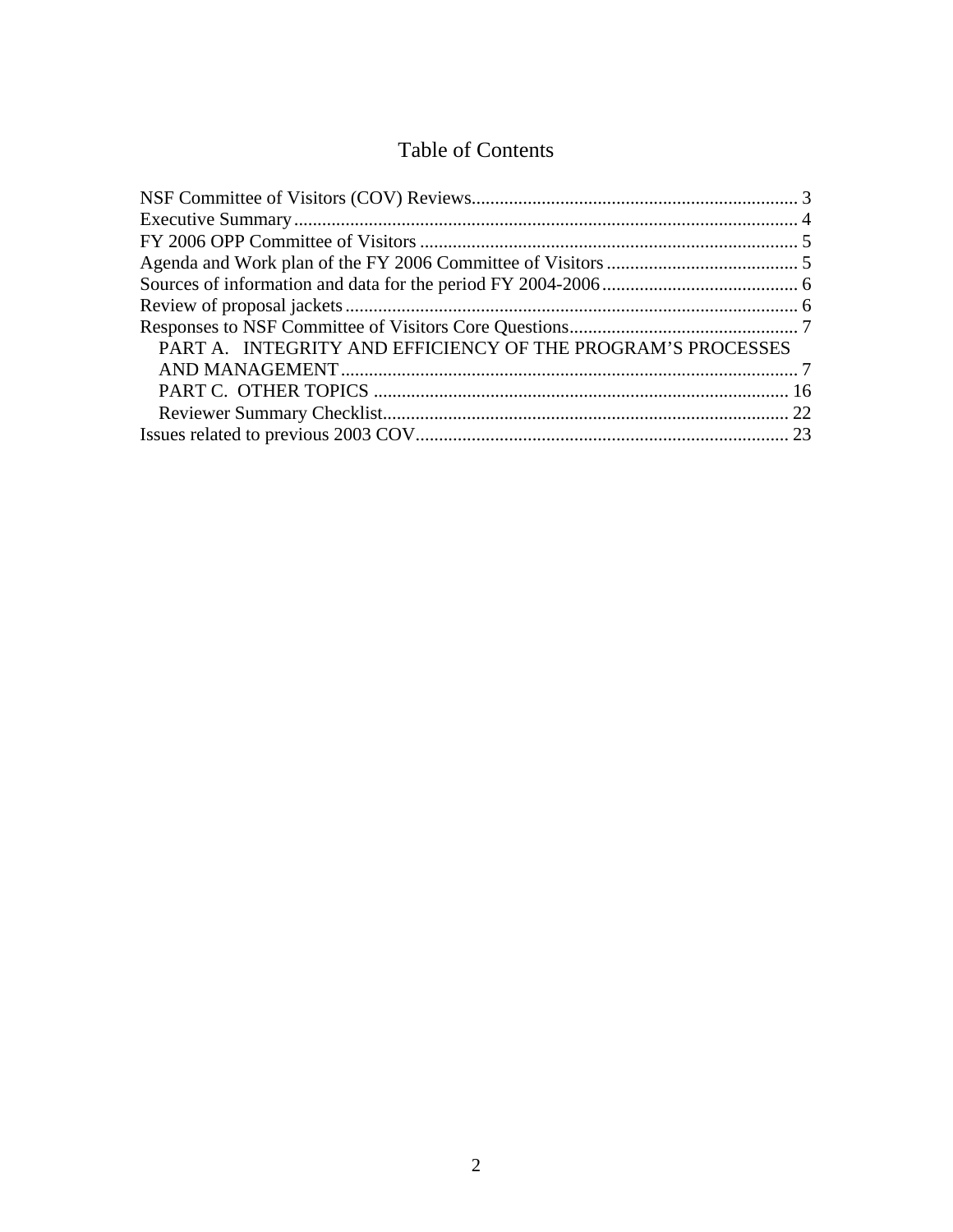# <span id="page-2-0"></span>**FY 2006 REPORT FROM THE OFFICE OF POLAR PROGRAMS ARCTIC SCIENCE COMMITTEE OF VISITORS, 6-7 NOVEMBER 2006**

## **NSF Committee of Visitors (COV) Reviews**

An NSF Committee of Visitors (COV) is asked to provide "a balanced assessment of performance in two primary areas, the integrity and efficiency of the *processes and management* related to proposal review, and the quality of the *results of investments* in the form of outputs that appear over time. The COV also explores the relationships between award decisions and program/NSF-wide goals in order to determine the likelihood that the portfolio will lead to the desired results in the future. It is important to recognize that reports generated by COVs are used in assessing agency progress in order to meet government-wide performance reporting requirements, and are made available to the public…."

The COV was guided by the FY 2007 set of Core Questions and the COV Report Template for use by NSF staff when preparing and conducting COVs during FY 2007. Specific guidance for NSF staff describing the COV review process is described in Subchapter 300-Committee of Visitors Reviews (NSF Manual 1, Section VIII) that can be obtained at <www.inside.nsf.gov/od/oia/cov>. COVs tasked with reviews of NSF Divisions, Directorates and Offices in 2006 were asked to respond to a set of Core Questions organized within the following major categories:

A.1. Questions about the quality and effectiveness of the program's use of merit review procedures.

A.2. Questions concerning the implementation of the NSF Merit Review Criteria (intellectual merit and broader impacts) by proposal reviewers and program officers.

A.3. Questions concerning the selection of proposal reviewers.

A.4. Questions concerning the resulting portfolio of awards in the program under review**.** 

A.5. Management of the program under review**.** 

- B.1 NSF Outcome goal for people
- B.2 NSF Outcome goal for ideas
- B.3 NSF Outcome goal for tools
- B.4 NSF Outcome goal for excellence

C.1 – C.5 Other issues that the COV feels are relevant to the review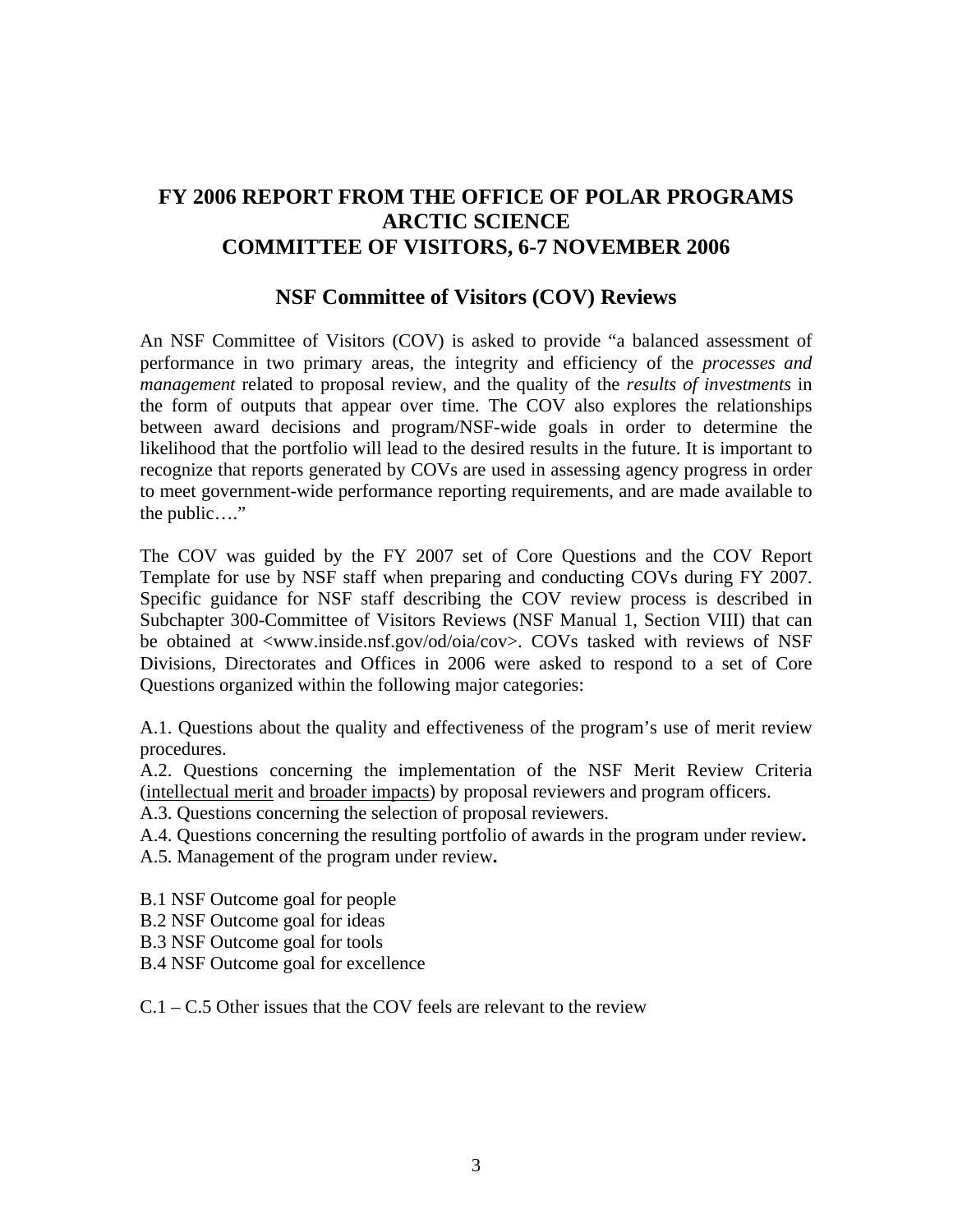# <span id="page-3-0"></span>**NSF Office of Polar Programs FY 2006 COV Review of the Arctic Science Section**

## **Executive Summary**

The 2006 COV met at the National Science Foundation on November 6 and 7. The committee reviewed 80 proposal jackets and addressed a series of questions put forth in the FY 2007 set of Core Questions and the COV Report Template. The COV found that OPP Arctic Sciences (OPP-AS) is effectively managed, and many things are being done very well. The COV focused discussion on issues where needs were ongoing. The following major recommendations were based on the November 6 and 7 meeting along with follow-up discussion by the COV.

In general, the COV felt that many concerns from the 2003 COV remained in 2006. While some of the issues brought up by the 2003 COV could not be addressed easily, it was not clear what progress had been made in the 3-year interim. It would be useful to future COVs to have the OPP-AS Section Head discuss progress on all recommendations from the previous COV at the start of the meeting.

There was considerable discussion about the state of the Arctic Natural Science (ANS) program. The COV believes that the ANS program is in need of additional funding. However, the COV did not feel this additional funding should come at the expense of the other programs in OPP-AS, and that further study of ANS funding is warranted as a high priority.

Insufficient data was available to address many of the questions presented to the COV, particularly with respect to management of OPP-AS. While some of the needed data may be available, the COV believed that there was a greater need for data collection and management. One mechanism for this was proposed.

For future COVs, it would be useful for the committee to better understand the programmatic context in which selected proposal jackets were reviewed. It would be helpful for each program officer to prepare a formal presentation that addresses the elements in the COV template, the overall context and objectives of the program, and the state of the program since the last COV, including what recommendations were adopted and how.

In summary, the COV found OPP Arctic Science to be well managed overall, with proposal solicitation and review addressing both major review criteria in place and generally well-implemented by the end of the FY 2004-2006 review period. While the broader impacts criteria continue to be interpreted somewhat differently by different reviewers, progress has been made since the last review. Importantly, the results of OPP-AS's investments are of high quality, and OPP-AS's management of the program is effective and efficient. In particular, the COV wanted to commend Arctic Logistics for allowing logistics to be led by science.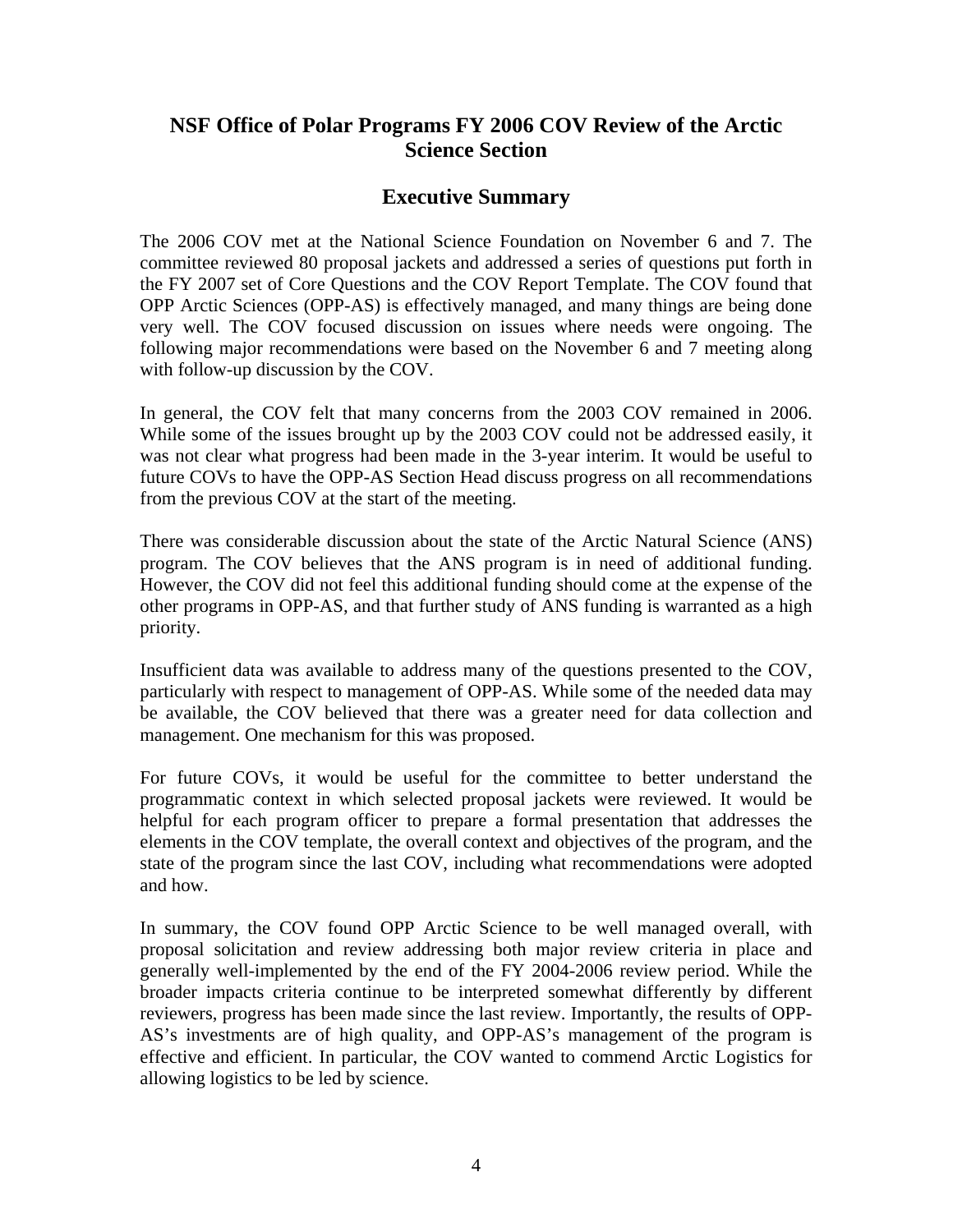## **FY 2006 OPP Committee of Visitors**

<span id="page-4-0"></span>Dr. Karl Erb, Director of the Office of Polar Programs, appointed a Committee of Visitors (COV) comprising: Tim Boyd (Oregon State University), Robert Edson (ANSER), Jennifer Francis (Rutgers University), Deanna Kingston (Oregon State University), Melinda Laituri (Colorado State University), Tad Pfeffer (University of Colorado), Jackie Richter-Menge (Cold Regions Research and Engineering Laboratory), and Daniel White (University of Alaska Fairbanks). The committee was chaired by Daniel White, with Deanna Kingston representing the Office of Polar Programs Office Advisory Committee (OAC). The Committee of Visitors (COV) is an *ad hoc* subcommittee of the OAC. The areas of expertise represented on the FY 2006 COV spanned most specialty areas in the OPP's Arctic Science Division.

## **Agenda and Work plan of the FY 2006 Committee of Visitors**

The FY 2006 COV met at the National Science Foundation over two days from November 6-7, 2006.

An opening session was convened with the COVs of both the Arctic and Antarctic Sciences. Dr. Erb provided an introduction and welcome to the committees. Dr. Michael Van Woert presented the charge to the FY 2006 COV. Tom Wagner and Brian Midson addressed the plenary to summarize the review process and the electronic jacket formats, respectively. The plenary then split according to Arctic and Antarctic Sciences. The meeting of the OPP-AS commenced with overview presentations by Drs. Simon Stevenson, Anna Kerttula, and William Wiseman.

During the following one and a half days, the COV considered data from these presentations along with a total of 80 proposal jackets. The 80 proposal jackets were selected by NSF staff prior to the COV meeting. In an effort to provide adequate disciplinary coverage for the ANS program, 65% of the jackets reviewed (52 proposals) were selected from the ANS portfolio. The remaining 35% of the jackets were selected from the Arctic System Science portfolio (25%; 20 proposals) and Arctic Social Science Program (10%; 8 proposals). Within each of the three programs under review, 50% of the jackets were drawn at random, while the remaining 50% were drawn equally from the pool of highly rated declines and poorly rated awards. The goal in this selection was to help the committee understand not only how NSF was meeting its mission by funding excellent proposals, but also how it addressed its mission by funding proposals in new directions and how proposals declined for funding were handled. Although the committee also had at its disposal other documentation as it addressed NSF Core Questions, most of the discussion was based on the proposal jackets that the committee reviewed. The balance of the first day was spent with each COV member reviewing 10 proposal jackets. The second day was spent addressing all of the NSF Core Questions. Also on the second day, Dr. Neil Swanberg addressed the committee with respect to the Arctic System Science program.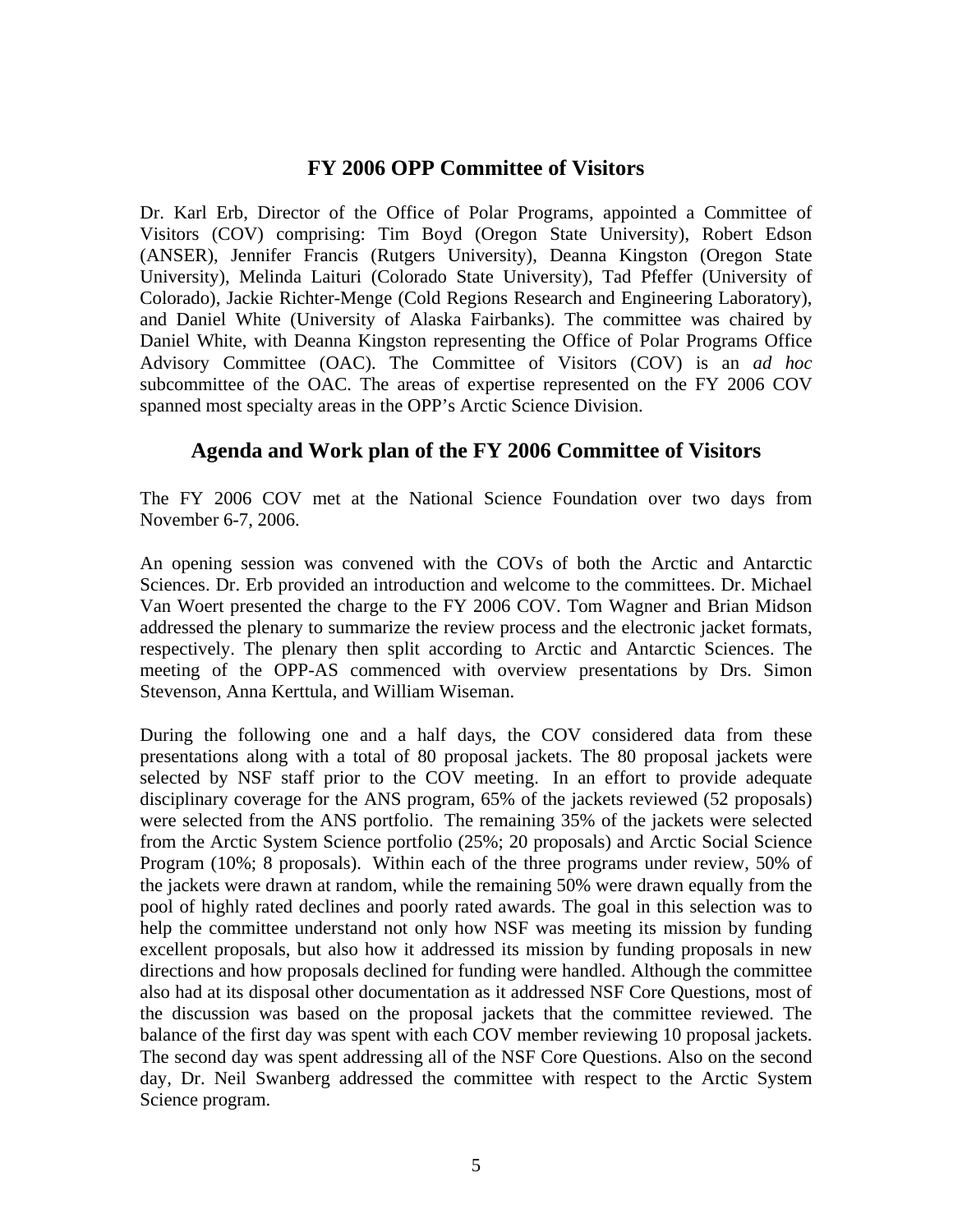<span id="page-5-0"></span>During the entire COV meeting, at least one program manager was present with the committee to address questions. The committee found this very helpful.

## **Sources of information and data for the period FY 2004-2006**

Responses to Core Questions together with summary comments and recommendations provided below were based on the following sources of information:

1. Program officer briefings and questioning.

2. 80 proposal jackets (proposal, mail reviews, panel reviews, program manager statements, correspondence, award letters, annual reports, etc. Note some jackets were incomplete.).

3. Office of Polar Programs and NSF Electronic Information System (EIS) spreadsheet data.

4. Additional information was solicited from, and provided by, Program Officers throughout the meeting.

5. Reference material available at the web site,

[http://www.nsf.gov/od/opp/gpra/cov\\_materials/cov\\_documents06.jsp,](http://www.nsf.gov/od/opp/gpra/cov_materials/cov_documents06.jsp) was used as a source of information, particularly the Arctic Sciences GPRA highlights documents and the strategic plan.

# **Review of proposal jackets**

Proposal jackets provided the major source of information used by the COV in addressing the NSF Core Questions. The committee examined a total of 80 proposal jackets from the period FY 2004-2006 during its survey.

Forty (40) jackets each fell within the "awarded" and "declined" categories, respectively. Each COV member reviewed 10 proposal jackets, 5 awarded, 5 declined. Initially, proposal jackets were assigned to COV members by Mike Van Woert. However, some jackets were traded between committee members to eliminate any potential conflicts of interest. Each COV member addressed all questions in the COV template based on their review of 10 proposal jackets.

In its review of jackets and other material, the COV addressed the nearly 40 Core Questions provided in NSF's standard guidance to COVs. Given the consistency of the material on which we based our conclusions, we believe these comments are unlikely to be affected by either a more exhaustive examination of the available proposal jacket sample or by consideration of a larger jacket sample.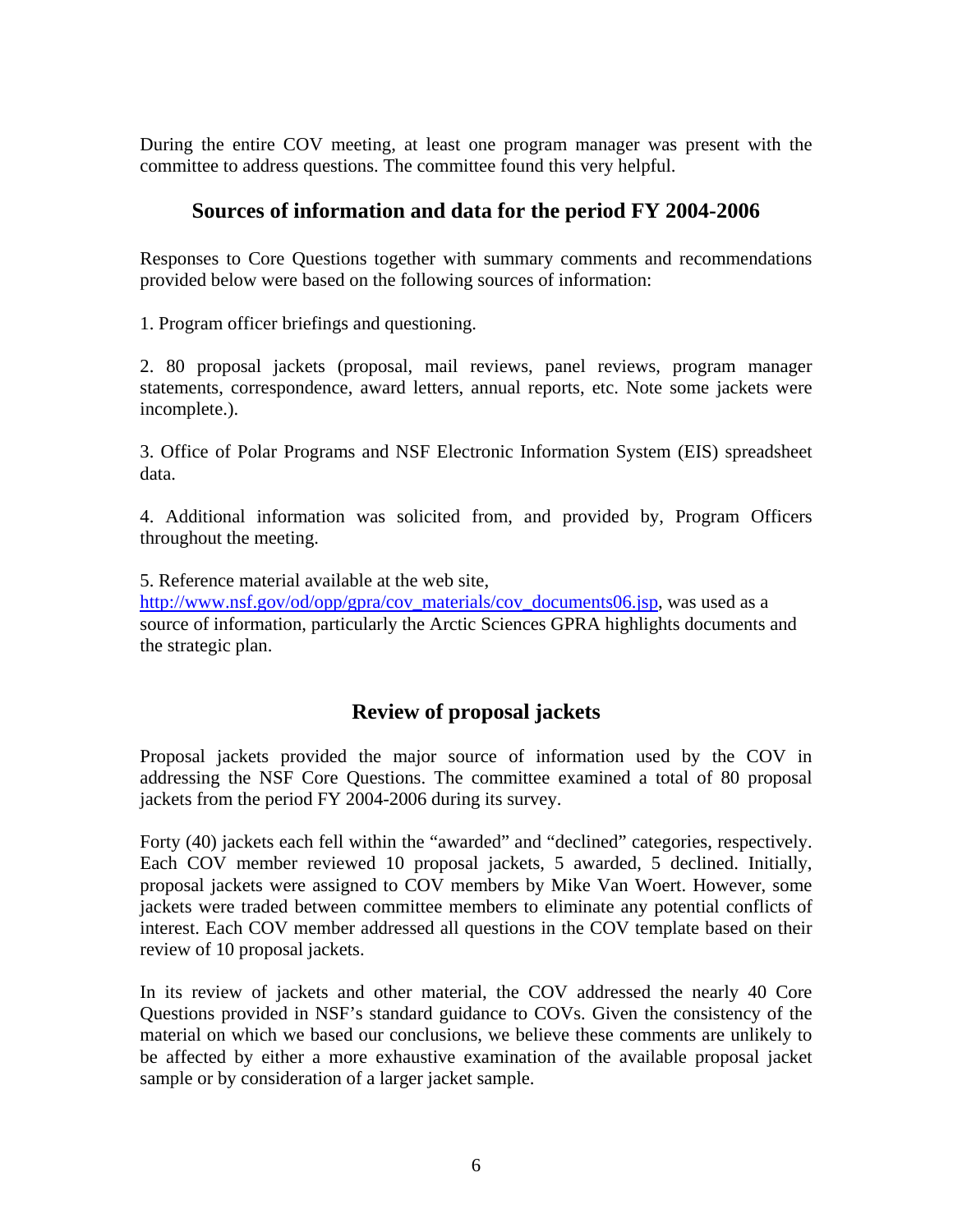# **Responses to NSF Committee of Visitors Core Questions**

<span id="page-6-0"></span>The following sections present committee responses to specific core questions.

### **PART A. INTEGRITY AND EFFICIENCY OF THE PROGRAM'S PROCESSES AND MANAGEMENT**

#### **A.1 Questions about the quality and effectiveness of the program's use of merit review procedures.**

*1. Is the review mechanism appropriate? (panels, ad hoc reviews, site visits)*

Yes. OPP-AS uses both mail reviews and panel reviews to evaluate proposals, most often together. No proposals were reviewed for which site visits were conducted. The absence of site visits was appropriate, since the proposals examined by the COV were not for centers or institutes.

Using their particular expertise and experience, mail reviewers provided detailed evaluations of individual proposals. Panels provided collective evaluations and comparisons among several proposals, synthesizing reviewer assessments using the collective experience and expertise of the panel members. Panel review reports did not appear to contain as much detail as three or more mail reviews collectively. The committee felt the panel reviews likely reflected the direction of the program better than the mail reviews, as the panel could discuss the goals of the program with the program officers at the time of review.

The committee felt that the best results were obtained when both mail reviews and panel reviews were employed together. For example, the Arctic Natural Sciences Program, which formerly used primarily mail reviews, now uses both panel reviews and mail reviews. The committee felt this was a significant improvement.

Recommendation: Given the special strengths of combined mail and panel reviews, we believe that OPP program managers should continue to employ both review mechanisms.

#### *2. Is the review process efficient and effective?*

Generally yes. The review process and subsequent communication of decisions to principal investigators was found to be generally good. The committee found a general increase in dwell time over the period reviewed (from 6 to 8 months). We believe this was the result of staffing changes within OPP-AS combined with agency-wide budget uncertainties. We believe that completion of staffing changes will help reduce dwell time

In some cases, it appeared that mail reviews were tardy. While generally thorough, mail reviewers occasionally failed to address both merit review criteria. We recognize that this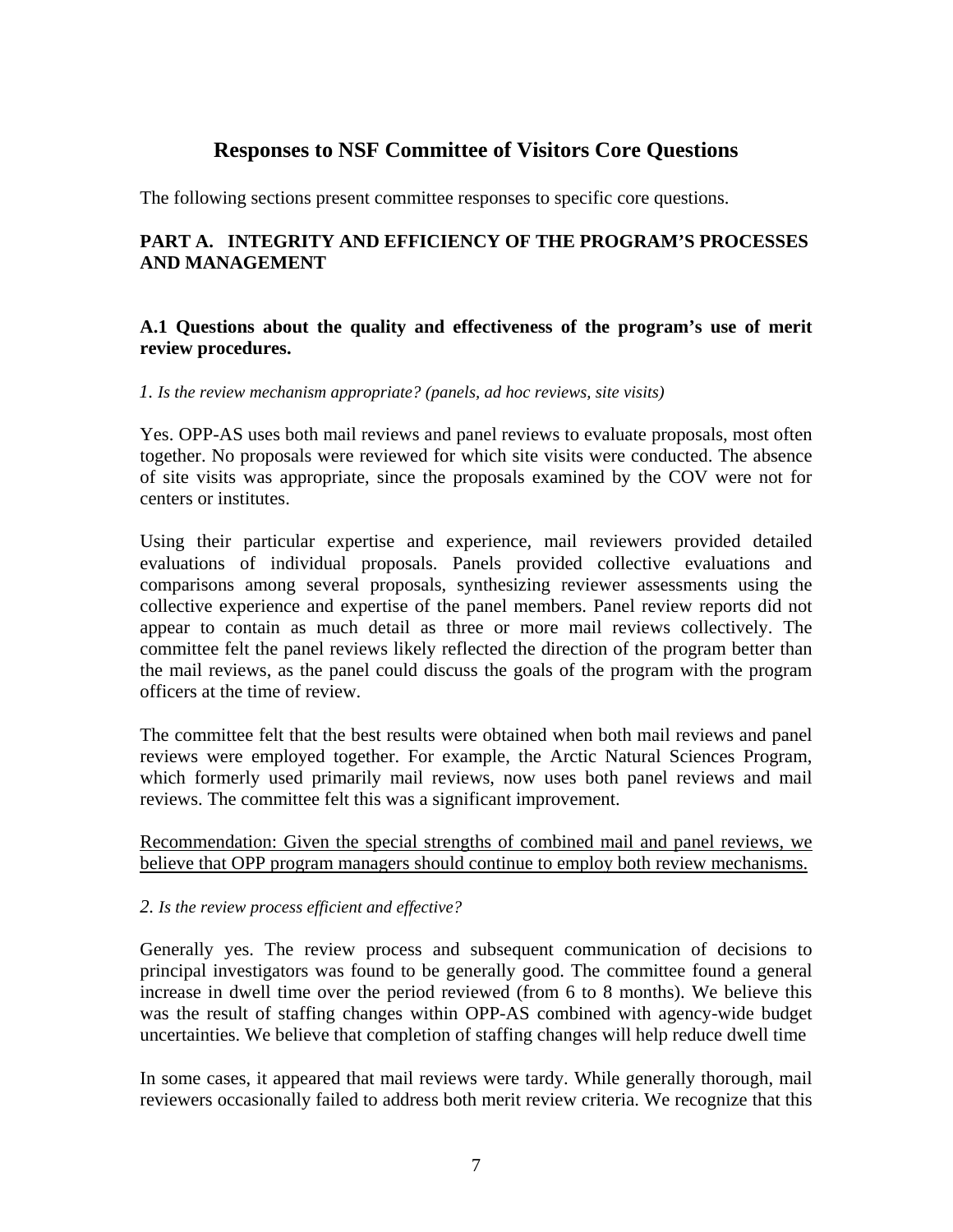may be difficult as reviewers are busy and it is a volunteer activity. In requesting reviews of journal articles, editors are now requesting that reviews be provided within 3 weeks, in some cases. This has improved the dwell time for journal articles, and seems to be well received by the community. A stated review deadline forces the reviewer to make a more realistic evaluation of his/her ability to accomplish the review. The committee debated whether or not shorter review times for mail reviews would reduce the dwell time or potentially reduce the pool of willing reviewers.

The committee felt that the review process could be improved by including a simple checklist to supplement the standard written review. The checklist would direct the reviewer to address specific issues critical to OPP-AS decision-making and to provide specific information to facilitate a more quantitative basis for evaluating the overall review process.

Recommendation. The COV recommends that the panel and mail review of proposals, include a reviewer checklist for the purposes of gathering data. A possible draft of such a checklist was produced by the committee is included in this report.

## *3. Do the individual reviews (either mail or panel) provide sufficient information for the Principal Investigator(s) to understand the basis for the reviewer's recommendation?*

Generally yes. The overwhelming majority of individual reviews (both mail and panel) provided a considerable amount of specific and useful information to justify the basis for the evaluation. Most proposals were reviewed by at least three external reviewers. A small number of reviews were brief and contained very little substantive information. As suggested in responses to previous questions, the committee felt it would be useful to have a checklist that would provide some consistency to the review process. The checklist would not replace the narrative evaluation of the proposal.

## Recommendation: Same recommendation as A.1.2.

## *4. Do the panel summaries provide sufficient information for the Principal Investigator(s) to understand the basis for the panel recommendation?*

Mostly. In most cases, the panel summaries provided sufficient information for the PIs to understand the basis for the panel recommendation. In cases where there was only a panel review, the amount of information available to PIs was less than in cases where there were multiple mail reviews as well. Some summaries were sparse in their details.

Recommendation: The committee felt that consistency in panel summaries would be useful and could be achieved by providing the panel with some good examples of panel reviews and the previously mentioned checklist to supplement the review narrative.

*5. Is the documentation for recommendations complete, and does the program officer provide sufficient information and justification (a) for her/his recommendation? (b) for the Principal Investigator(s)?*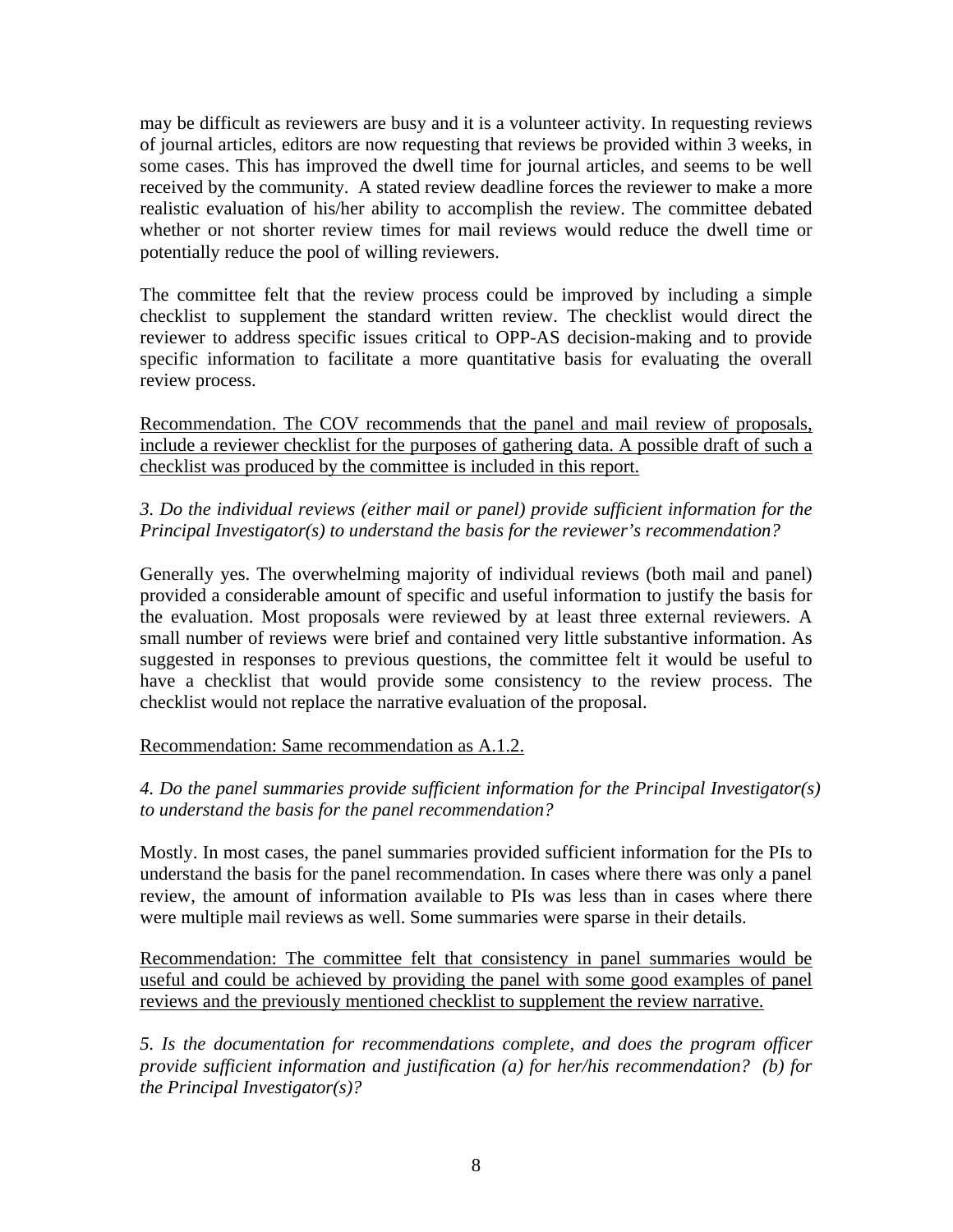We could not directly evaluate this question, as in most cases the letter or documentation of other communication (e.g., phone call or email) from the program officer to the PI was not available in the jackets. The jackets did include the program officer (PO) summary (Form 7), which we assumed was used to write the letter to the PI. In some cases, it seemed that insufficient information was provided in the Form 7 to explain when programmatic direction and balance influenced decisions, particularly on highly rated proposals that were not funded.

Recommendation: The decision to decline based on program balance should be conveyed to the PI, particularly if panel or mail reviews rank the proposal uniformly high. OPP-AS should consider sharing examples of exemplary write-ups by program officers across the Office, thereby helping everyone continuously improve the quality, thoroughness, completeness, consistency, and clarity of these documents.

## *6. Is the time to decision appropriate?*

The COV wholeheartedly supports the NSF goal of continuing to reduce the time to decision. This issue was addressed in A.1.2 above.

#### *6. Additional comments*

Use of panels for ANS has been a major improvement.

## **A.2. Implementation of NSF merit review criteria.**

*1. Have the individual reviews (either mail or panel) addressed both merit review criteria?* 

Mostly. All mail and panel reviews addressed the intellectual merit and quality of the proposals. For a sampling of proposals reviewed between 2003 and 2006, the interpretation of broader impacts by both reviewers and PIs was inconsistent.

Recommendation: OPP-AS should post examples of suitable broader impact activities on its website for PIs and reviewers.

#### *2. Have the panel summaries addressed both merit review criteria?*

Mostly. The answer is the same as for question A.2.1 with the exception that the panels always addressed broader impacts, with the interpretation still being somewhat inconsistent.

*3. Have the review analyses (Form 7) addressed both merit review criteria?* 

Mostly. There was some inconsistency in the Form 7 detail provided by different program officers. Some summaries were much more detailed than others. In some cases, it seemed that insufficient information was provided on the Form 7 to explain the decision to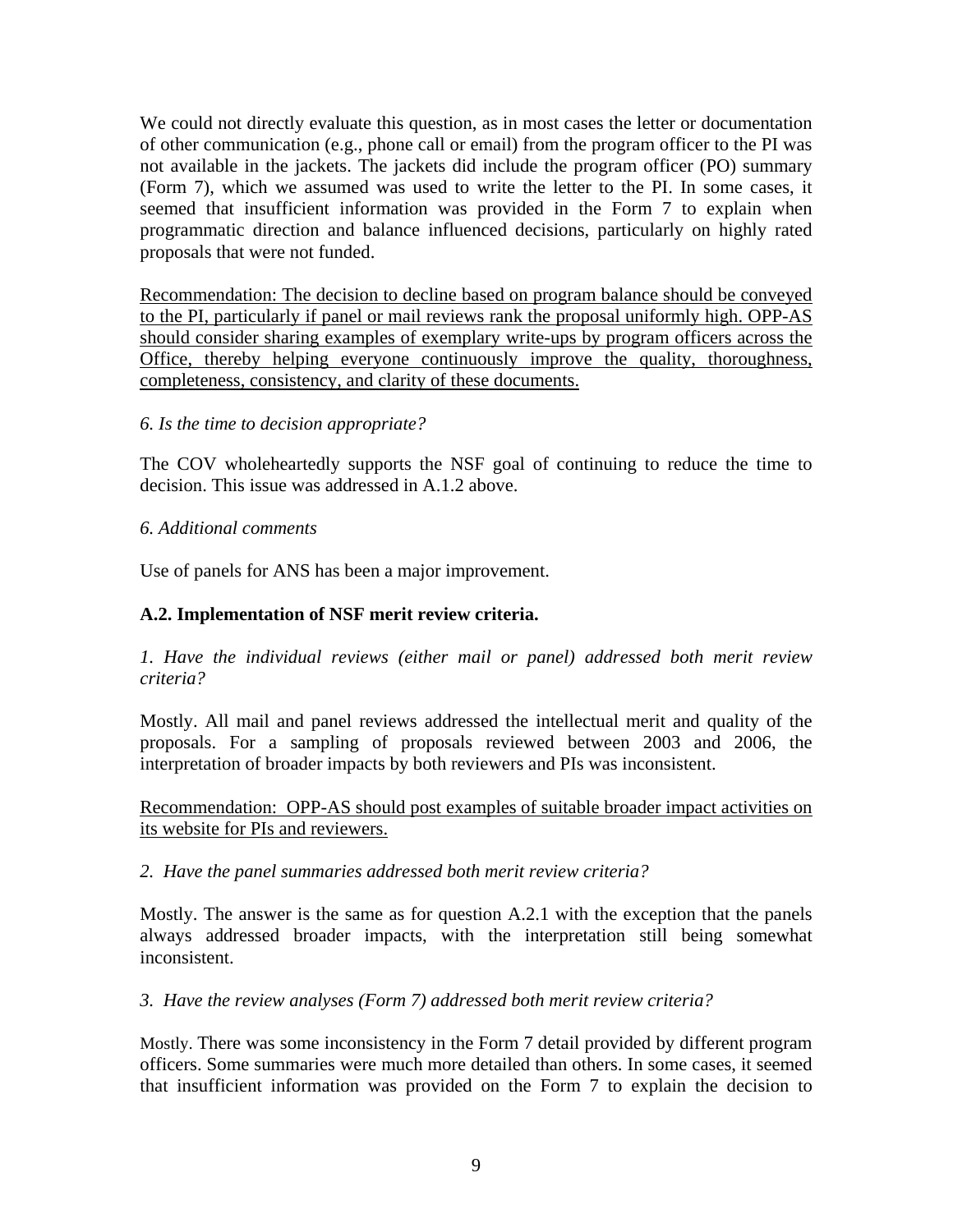decline a highly rated proposal in order to obtain programmatic balance or achieve overall program objectives.

Recommendation: The committee felt that review analysis could be improved by supplementing the standard written review with a simple checklist that includes explicit measures, such as the degree to which the proposal was considered innovative or high risk.

## **A.3. Questions concerning the selection of reviewers.**

*1. Did the program make use of an adequate number of reviewers?*

Generally yes. The number of reviews was generally 3-6 mail reviews plus a panel review. There was, however, at least one proposal jacket reviewed by the committee that only had 2 reviews.

Recommendation: A minimum of 3 reviews should be obtained for all proposals.

*2. Did the program make use of reviewers having appropriate expertise and/or qualifications?*

Mostly. The breadth and depth in the assessment of scientific merit indicated that the program made appropriate use of reviewers with expertise and relevance to the proposals. With respect to broader impacts, not all reviewers appeared to have "appropriate expertise". The committee felt that it would be useful to have one person on the review panel be an expert in broader impacts and/or outreach to address this issue.

*3. Did the program make appropriate use of reviewers to reflect balance among characteristics such as geography, type of institution, and underrepresented groups?*

Yes. The geographic distribution of reviewers for proposals appeared to be diverse, including reviewers distributed throughout the United States, and foreign countries. Most of the reviewers were from universities, but some were employees of government, industrial, or other non-educational institutions. The information NSF provided to the COV was not adequate to evaluate distribution of reviewers by gender or ethnicity. However, COV participants' personal knowledge of the gender of mail reviewers and reports of panel composition indicate broad participation by female reviewers through both the mail and panel review processes.

*4. Did the program recognize and resolve conflicts of interest when appropriate?* 

Yes. Conflicts of interest appeared to have been resolved whenever identified by potential reviewers. Documentation of this process was included in some jackets as correspondence from persons asking to be excused for reasons of conflict of interest.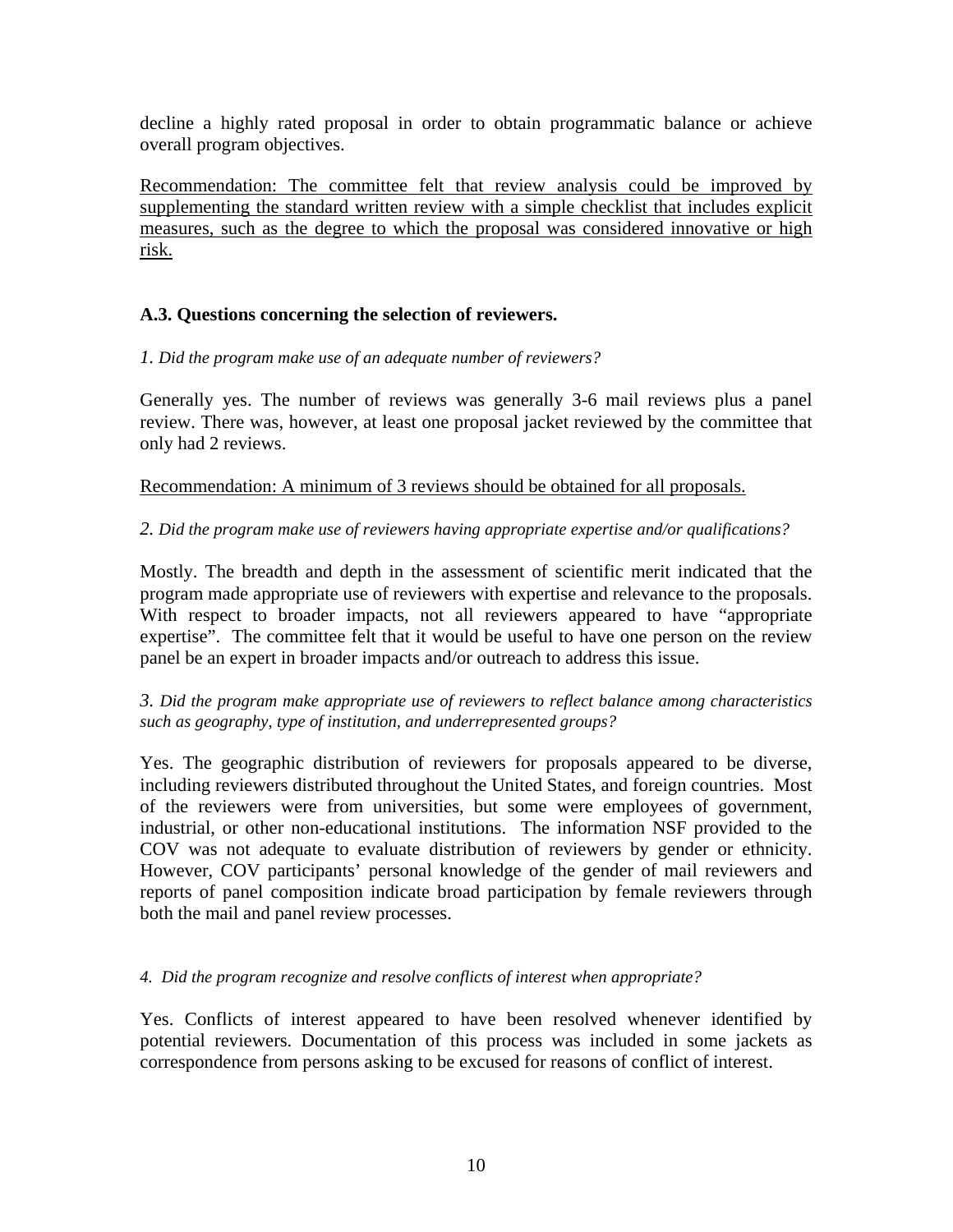Recommendation: Program Officers should be consistent in noting reviewer's conflict of interest in the proposal jacket

## **A.4 Questions concerning the resulting portfolio of awards under review.**

## *1. Overall quality of the research and/or education projects supported by the program.*

Generally, projects receiving support were highly rated by all reviewers. We take this as evidence that the projects being supported are of high quality. The COV had a set of jackets specifically selected to represent some projects that did not have the highest ratings, but were funded for reasons of program direction and mission. These were also considered to be high-quality projects.

Recommendation: For future COVs, it would be useful for the committee to better understand the programmatic context in which selected proposal jackets were reviewed. For example, how did proposals rank in the overall program, how many proposals were submitted, what number were funded, what were the total dollar amounts requested, total dollar amounts awarded, and when and by how much were requested amounts reduced in awards? It would be helpful for each program officer to have a formal presentation that addresses the elements in the COV template, the overall context and objectives of the program, and the state of the program since the last COV (what recommendations were adopted and how).

## *2. Are awards appropriate in size and duration for the scope of the projects?*

Yes. Program officers seemed to take to heart the reviewer's comments about budgets and time, although these assessments were not consistently made. The previously mentioned checklist should include a question to reviewers regarding award appropriateness. Consistent with the 2003 COV comments, there were concerns that when a budget is cut, student salaries are the first to be eliminated. Data to specifically assess the impact of a budget cut on student support were not available.

Recommendation: It would be useful to request documentation in the budget as to what fraction of the budget is allocated to broader impacts. It would be useful to track numbers of funded students.

Questions A.4.3-12 ask the COV to evaluate the "appropriate balance, appropriate participation or national relevance" of projects funded. Because this COV had a nonrandom selection of proposals, it was not possible to specifically evaluate balance. Furthermore, the appropriateness of the distribution of funding is relative to the OPP-AS long term goals and strategies. In the absence of additional information, the COV assembled Table A1 to address these questions. The committee recommends that the COV be given data focused on programmatic assessment.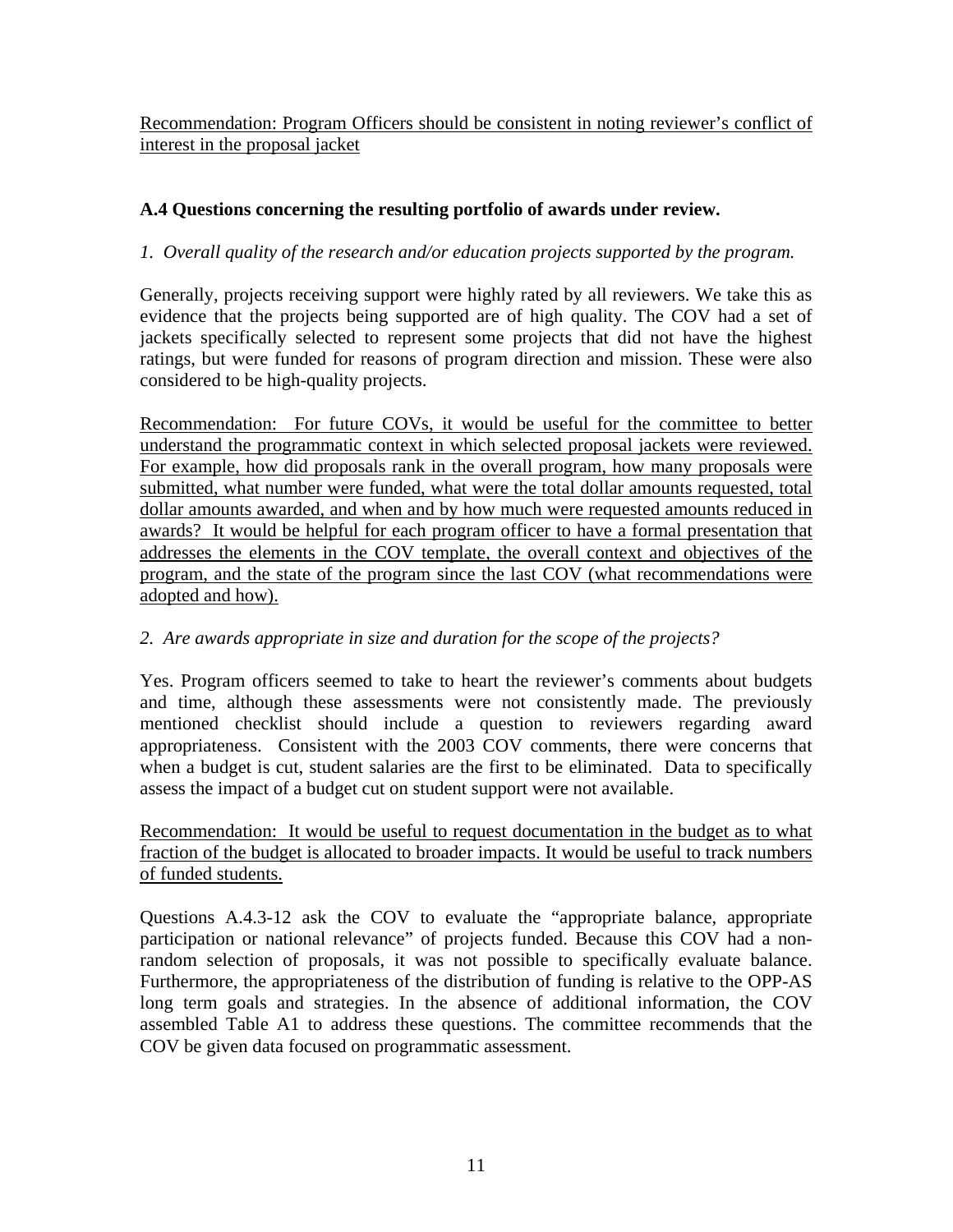| Question A.4. 3-12                                              | Did anything                                          | <b>2006 COV</b>                                                                                               | <b>Comments</b>                                                                                                            |  |  |
|-----------------------------------------------------------------|-------------------------------------------------------|---------------------------------------------------------------------------------------------------------------|----------------------------------------------------------------------------------------------------------------------------|--|--|
|                                                                 | seem unbalanced<br>or was there                       | recommended<br>emphasis                                                                                       |                                                                                                                            |  |  |
|                                                                 | cause for<br>concern?                                 |                                                                                                               |                                                                                                                            |  |  |
| 3. Does the program<br>portfolio have an<br>appropriate balance | There was no<br>cause for concern<br>but this was     | High emphasis<br>should be placed on<br>research considered                                                   | OPP is tolerant of risk in<br>programs that they support                                                                   |  |  |
| of innovative/high-<br>risk projects?                           | difficult to assess<br>with available<br>information. | high risk but also<br>with high potential<br>return.                                                          | Not many of this category<br>proposal were included in<br>COV proposal jackets                                             |  |  |
|                                                                 |                                                       | High risk should be<br>interpreted relative to<br>logistical success as<br>well as scientific<br>uncertainty. | A definition of high risk<br>needs to be established by<br>OPP-AS. What is the OPP-<br>AS target for high risk?            |  |  |
|                                                                 |                                                       |                                                                                                               | Additionally, reviewers<br>should be encouraged to<br>comment on potential risk<br>or lack thereof in proposal<br>reviews. |  |  |
| 4. Does the program                                             | No cause for                                          | High emphasis                                                                                                 | COV needed more                                                                                                            |  |  |
| portfolio have an<br>appropriate balance                        | concern.                                              | should be placed on<br>innovative,                                                                            | information on cross-<br>directorate activities,                                                                           |  |  |
| of multidisciplinary                                            |                                                       | interdisciplinary and                                                                                         | which are likely                                                                                                           |  |  |
| projects?                                                       |                                                       | multidisciplinary<br>projects.                                                                                | interdisciplinary.                                                                                                         |  |  |
|                                                                 |                                                       |                                                                                                               | Not many interdisciplinary<br>proposal jackets were                                                                        |  |  |
|                                                                 |                                                       |                                                                                                               | reviewed by COV.<br>Consistent with                                                                                        |  |  |
| 5. Does the program<br>portfolio have an                        | No cause for<br>concern.                              | A high emphasis<br>should be placed on                                                                        | multidisciplinary                                                                                                          |  |  |
| appropriate balance<br>of funding for                           |                                                       | group projects.                                                                                               | goals/aims.                                                                                                                |  |  |
| centers, groups and                                             |                                                       | Medium emphasis                                                                                               |                                                                                                                            |  |  |
| awards to                                                       |                                                       | should be placed on                                                                                           |                                                                                                                            |  |  |
| individuals?                                                    |                                                       | individual projects.                                                                                          |                                                                                                                            |  |  |
| 6. Does the program<br>portfolio have an                        | No cause for<br>concern.                              | Medium emphasis<br>should be placed on                                                                        | A check box in a summary<br>sheet checklist indicating a                                                                   |  |  |
| appropriate balance                                             |                                                       | incorporating new                                                                                             | new investigator would be                                                                                                  |  |  |
| of awards to new                                                |                                                       | investigators.                                                                                                | useful to data collection.                                                                                                 |  |  |
| investigators?                                                  |                                                       |                                                                                                               |                                                                                                                            |  |  |
|                                                                 |                                                       |                                                                                                               | New investigators were<br>sometimes noted and                                                                              |  |  |
|                                                                 |                                                       |                                                                                                               | considered in panel                                                                                                        |  |  |
|                                                                 | No cause for                                          |                                                                                                               | reviews.                                                                                                                   |  |  |
| 7. Does the program<br>portfolio have an                        | concern.                                              | Low emphasis should<br>be placed on                                                                           |                                                                                                                            |  |  |

|  |  | Table A1. This table provides information relating to questions A.4.3-12. |
|--|--|---------------------------------------------------------------------------|
|  |  |                                                                           |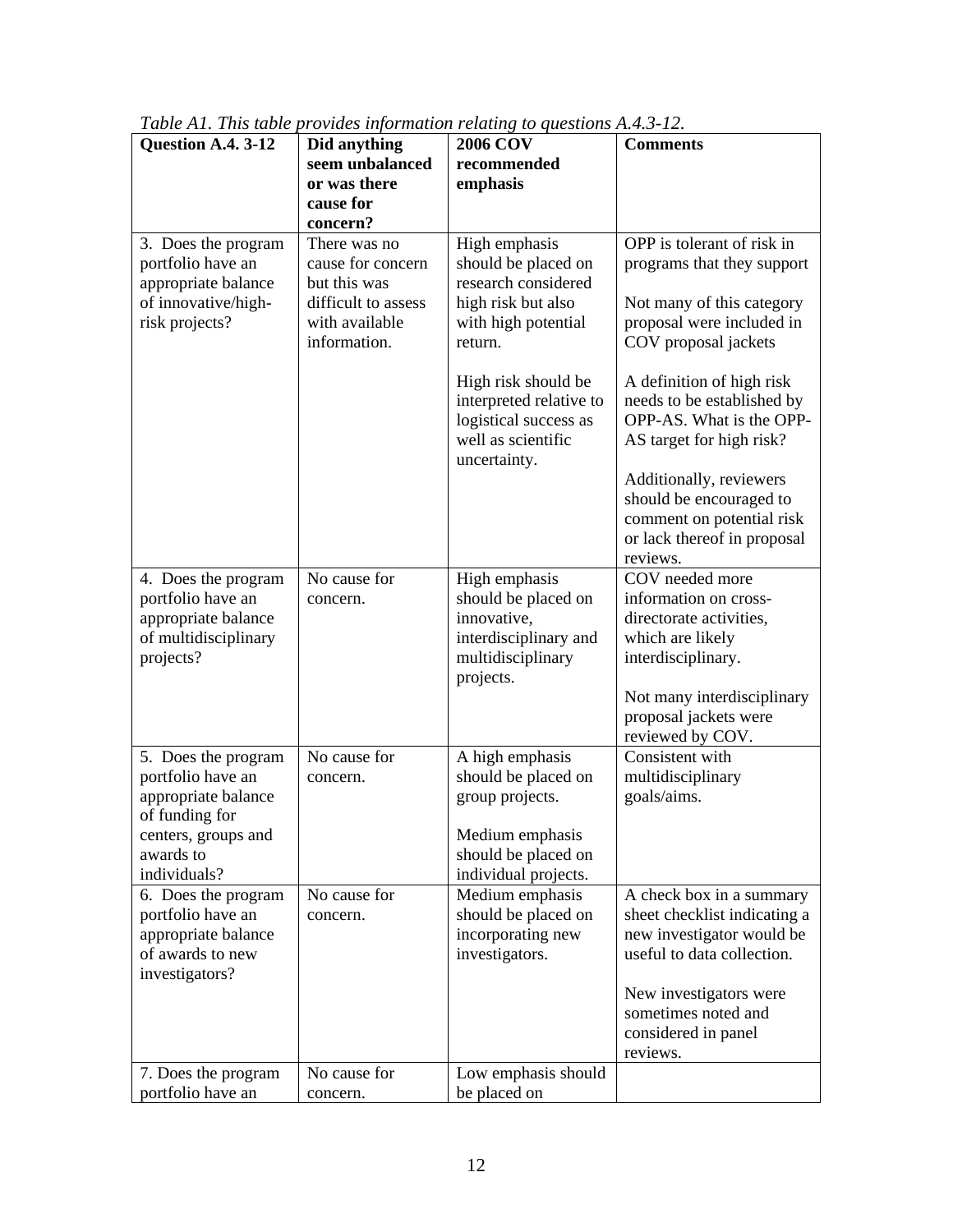| appropriate balance<br>of geographical<br>distribution of<br>Principal<br>Investigators?                                                                                              |                                                            | geographic<br>distribution of PIs.                                                                                                                      |                                                                                                                                                                                                                                                                                                         |
|---------------------------------------------------------------------------------------------------------------------------------------------------------------------------------------|------------------------------------------------------------|---------------------------------------------------------------------------------------------------------------------------------------------------------|---------------------------------------------------------------------------------------------------------------------------------------------------------------------------------------------------------------------------------------------------------------------------------------------------------|
| 8. Does the program<br>portfolio have an<br>appropriate balance<br>of institutional types?                                                                                            | No cause for<br>concern.                                   | Medium emphasis<br>should be placed on<br>balancing<br>institutional types.                                                                             | Different types of<br>undergrad colleges and<br>colleges consisting<br>primarily of<br>underrepresented groups<br>should be encouraged.                                                                                                                                                                 |
| 9. Does the program<br>portfolio have an<br>appropriate balance<br>of projects that<br>integrate research and<br>education?                                                           | No cause for<br>concern.                                   | Medium emphasis<br>should be placed on<br>the balance between<br>research and<br>education.<br>High emphasis<br>should be placed on<br>broader impacts. |                                                                                                                                                                                                                                                                                                         |
| 10. Does the<br>program portfolio<br>have an appropriate<br>balance across<br>disciplines and<br>subdisciplines of the<br>activity and of<br>emerging<br>opportunities?               | It was difficult for<br>the COV to tell.                   | High priority should<br>be placed on<br>emerging<br>opportunities.                                                                                      | One of the most important<br>recent opportunities in<br>Arctic (and Antarctic)<br>science is IPY. The<br>committee felt that due to<br>funding limitations, OPP<br>was not able to respond<br>early enough or intensely<br>enough to IPY. The United<br>States lagged other nations<br>in IPY planning. |
| 11. Does the<br>program portfolio<br>have appropriate<br>participation of<br>underrepresented<br>groups?                                                                              | Hard to tell, may<br>be OK (see notes<br>in right column). | High priority should<br>be placed on<br>inclusion of<br>underrepresented<br>groups.                                                                     | Participation by different<br>underrepresented groups<br>should be encouraged.<br>OPP-AS could improve<br>methods to try to get better<br>data on this subject; maybe<br>encourage PIs and<br>Program Officers to<br>include this information.                                                          |
| 12. Is the program<br>relevant to national<br>priorities, agency<br>mission, relevant<br>fields and other<br>customer needs?<br>Include citations of<br>relevant external<br>reports. | No cause for<br>concern.                                   | High priority – Arctic<br>is recognized as<br>becoming more<br>strategically and<br>geopolitically<br>important.                                        | More good work is needed<br>than is being supported.<br>OPP-AS is consistent<br>w/NSF mission                                                                                                                                                                                                           |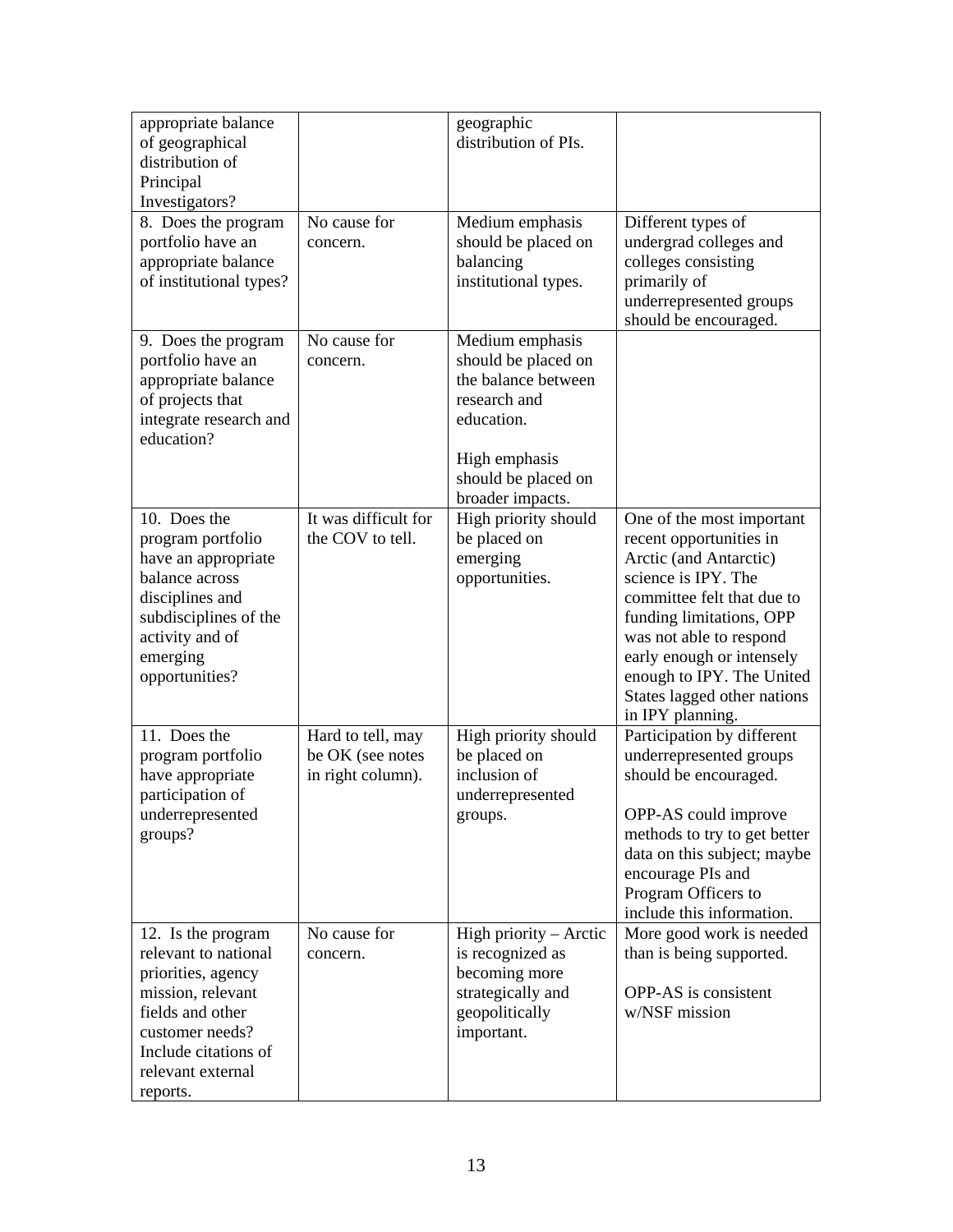## **A.5 Management of the program under review**.

Table A2 was prepared to address section A.5 questions 1-3.

| $\cdots$<br><b>Topic</b>                                                                                                            | <b>Current situation</b>                                                                                                                                                                                                                                                                                                                                                                                                                                                                                                                                                                                                                                                                                                                                                                                                                                                                                                 | <b>Suggested</b>                                                                                                                                                       | <b>Comments</b>                                                                                                                                                                                              |  |
|-------------------------------------------------------------------------------------------------------------------------------------|--------------------------------------------------------------------------------------------------------------------------------------------------------------------------------------------------------------------------------------------------------------------------------------------------------------------------------------------------------------------------------------------------------------------------------------------------------------------------------------------------------------------------------------------------------------------------------------------------------------------------------------------------------------------------------------------------------------------------------------------------------------------------------------------------------------------------------------------------------------------------------------------------------------------------|------------------------------------------------------------------------------------------------------------------------------------------------------------------------|--------------------------------------------------------------------------------------------------------------------------------------------------------------------------------------------------------------|--|
| 1. Management of the<br>program.                                                                                                    | Review of process<br>indicates that<br>management of<br>program is reasonably<br>successful in current<br>structure                                                                                                                                                                                                                                                                                                                                                                                                                                                                                                                                                                                                                                                                                                                                                                                                      | -Encourage PIs to talk<br>to POs<br>-Develop summary<br>sheet checklist for<br>programmatic<br>management, this is<br>needed as input for<br>management of<br>program. | -Knowledge of<br>programmatic<br>statistics (e.g., success<br>rates and proposal<br>pressures) would<br>provide potential PIs<br>with better knowledge<br>of likelihood of<br>success in a given<br>program. |  |
| 2. Responsiveness of<br>the program to<br>emerging research and<br>education<br>opportunities.                                      | The ability to respond to emerging opportunities appears to be hampered<br>by limited available resources. With program funding stretched thin,<br>response to emerging opportunities diverts funds away from a core<br>mission that is already under stress. For example, the US response to<br>the IPY to date was minimal and allowed for participation in only<br>several narrow areas of the many areas identified as of interest for the<br>IPY.                                                                                                                                                                                                                                                                                                                                                                                                                                                                   |                                                                                                                                                                        |                                                                                                                                                                                                              |  |
| 3. Program planning<br>and prioritization<br>process (internal and<br>external) that guided<br>the development of<br>the portfolio. | Neither the plans and priorities nor the process of planning and<br>$\bullet$<br>prioritization is clear given the info available<br>COV recommends, as a high priority, that OPP-AS evaluate the<br>$\bullet$<br>apparent need for an increased budget for ANS and develop a plan<br>of action that will not negatively affect other program areas.<br>Anecdotal evidence suggests that the social science community is<br>$\bullet$<br>happy with Arctic Social Science - it has a balanced portfolio, a<br>broadened focus of social science disciplines, and excellent leverage<br>of funds from other NSF Divisions.<br>The program planning and prioritization process might be improved<br>$\bullet$<br>by conducting an internal annual audit. The COV could address the<br>success of the planning process if goals for each program were<br>clearly described by the Arctic Science Program or OPP in general. |                                                                                                                                                                        |                                                                                                                                                                                                              |  |
| General comment:<br>effectiveness.                                                                                                  | Annual, internal review of data is needed to evaluate management                                                                                                                                                                                                                                                                                                                                                                                                                                                                                                                                                                                                                                                                                                                                                                                                                                                         |                                                                                                                                                                        |                                                                                                                                                                                                              |  |

*Table A2. Program Management*

Recommendation: A presentation to the COV by the Arctic Section Head and Program Managers describing the formal process of overall and individual program management would be useful. Perhaps an annual internal review from the OAC would be a useful exercises.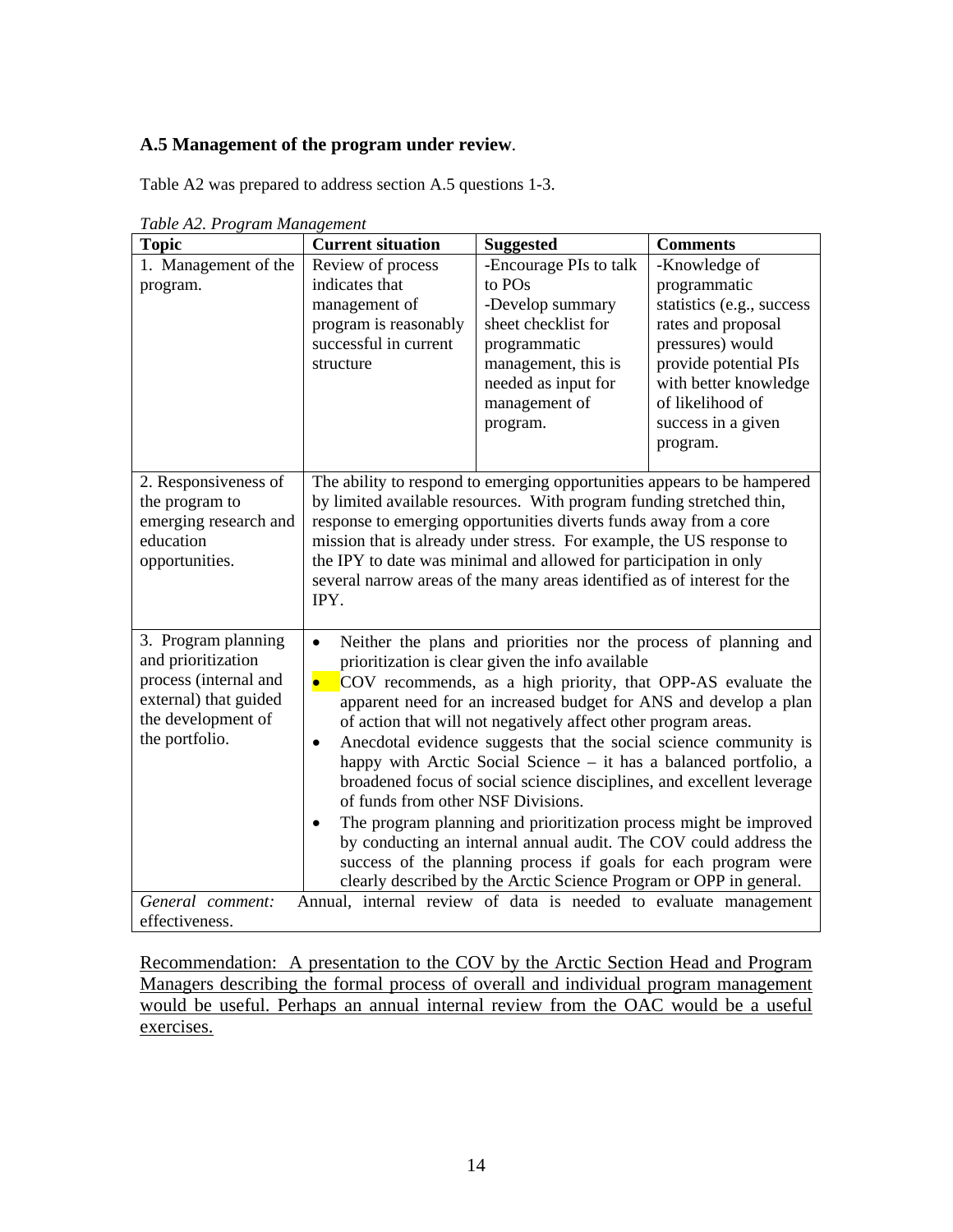## **PART B. RESULTS OF NSF INVESTMENTS**

### **B.1 OUTCOME GOAL for PEOPLE: Developing "a diverse, competitive and globally engaged workforce of scientists, engineers, technologists and well-prepared citizens."**

The COV believed that OPP-AS is performing well in its goal for people. The only consideration that may enhance progress in this area is a more thorough description, interpretation, and assessment of broader impact activities. It is believed that broader impacts are still largely an individual effort and the results are not consistently integrated into a coordinated, effective outcome.

The COV had some concern that budget stress in OPP-AS could result in PIs eliminating students from proposals, potentially compromising this goal.

Recommendation: Summaries of successful broader impact activities, as well as resources for assisting individual researchers with broader impacts, organized by topic/category may be useful and could be posted on the OPP-AS webpage.

### **B.2 OUTCOME GOAL for IDEAS: Enabling "discovery across the frontier of science and engineering, connected to learning, innovation, and service to society."**

The COV concluded that OPP has performed at a high level in the strategic area of *Outcome Goal for Ideas*. It was agreed that emphasis on broader impacts – getting ideas from OPP-AS into intellectual capital and fundamental knowledge – is of high importance. OPP-AS is at the cutting edge of scientific/intellectual merit and doing the best possible job with available emerging issues given limited available resources. The important role of the polar regions in present-day climate and environmental change makes the science supported by OPP especially important, and puts OPP in a uniquely strong position within NSF to request overall funding increases.

### **B.3 OUTCOME GOAL for TOOLS: Providing "broadly accessible, state-of-the-art S&E facilities, tools and other infrastructure that enable discovery, learning and innovation."**

The COV concluded that OPP-AS has performed well in the strategic area of *Outcome Goal for Tools* but that more could be done. In particular, OPP-AS could do more to develop/provide tools to facilitate interaction and collaboration among projects, conduct efficient interdisciplinary science, and obtain broader impacts.

## **B.4 OUTCOME GOAL for ORGANIZATIONAL EXCELLENCE: Providing "an agile, innovative organization that fulfills its mission through leadership in state-ofthe-art business practices."**

The COV felt that there are opportunities to collect and use additional data on project assessment and tracking for general management evaluation and improvement. We do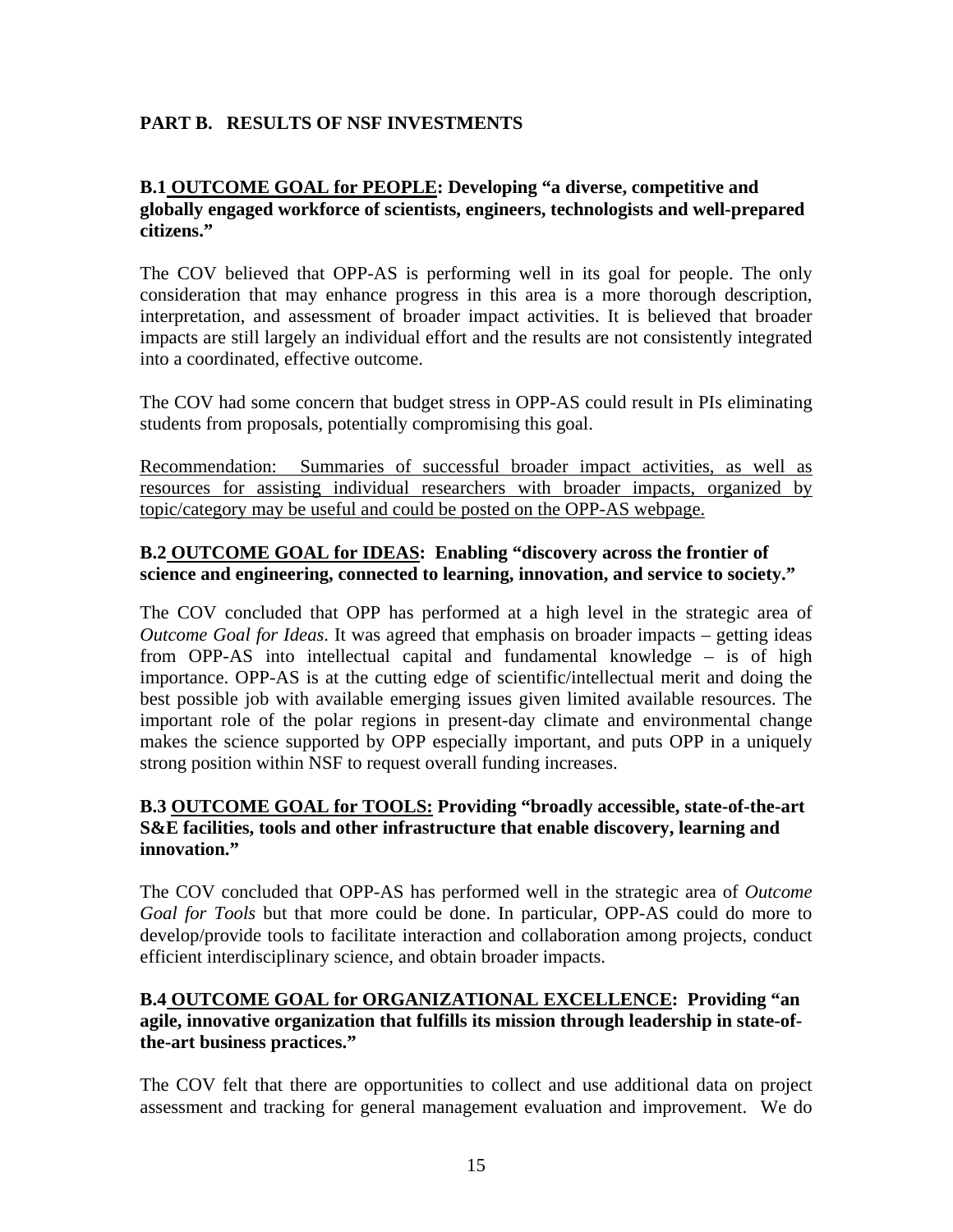<span id="page-15-0"></span>not have evidence to suggest that OPP-AS uses anything but state-of-the-art business practices.

## **PART C. OTHER TOPICS**

#### **C.1 Please comment on any program areas in need of improvement or gaps (if any) within program areas.**

Concerns were raised throughout the COV meeting with respect to the low and declining funding rate in Arctic Natural Sciences (ANS) despite very high and increasing proposal pressures. The COV believes that OPP-AS should, as a high priority, determine the reasons why this continues to be the case. While the COV is concerned about the situation in ANS, it recognizes the value of the other programs within OPP-AS and recommends that continued strength and viability of the other programs be considered in any solution proposed for the situation in ANS. See attached appendix.

### **C.2 Please provide comments as appropriate on the program's performance in meeting program-specific goals and objectives that are not covered by the above questions.**

A formal presentation by the POs would be very helpful in setting the contextual picture for the different OPP-AS programs. Providing background information from the past three years regarding objectives and goals of the programs with respect to priority setting strategies would be very informative for the COV. The lack of data on management issues made addressing many questions very difficult. In our report we proposed a checklist that we believe would go a long ways in providing data to be used in assessment.

### **C.3 Please identify agency-wide issues that should be addressed by NSF to help improve the program's performance.**

The COV thought it might be useful to have information about any OPP self-assessments to more clearly understand and appreciate how the organization is changing and why.

We observe that national funding priorities do not necessarily align with research and educational priorities. NSF is encouraged to continue and further strengthen efforts to help align these priorities at the national level and, hence, improve programmatic responsiveness. OPP is especially well positioned within NSF to pursue this given the present public and scientific attention focused on polar environmental change.

#### **C.4 Please consider the comments/recommendations of the previous COV and assess if possible whether/how these have been addressed or whether they remain a concern.**

*Table C1. Comments on progress made on 2003 COV report recommendations, including OPP response* 

| <b>12003 COV</b><br>$-1$<br>Re<br>commendation from<br><b>Was</b><br>omments |
|------------------------------------------------------------------------------|
|------------------------------------------------------------------------------|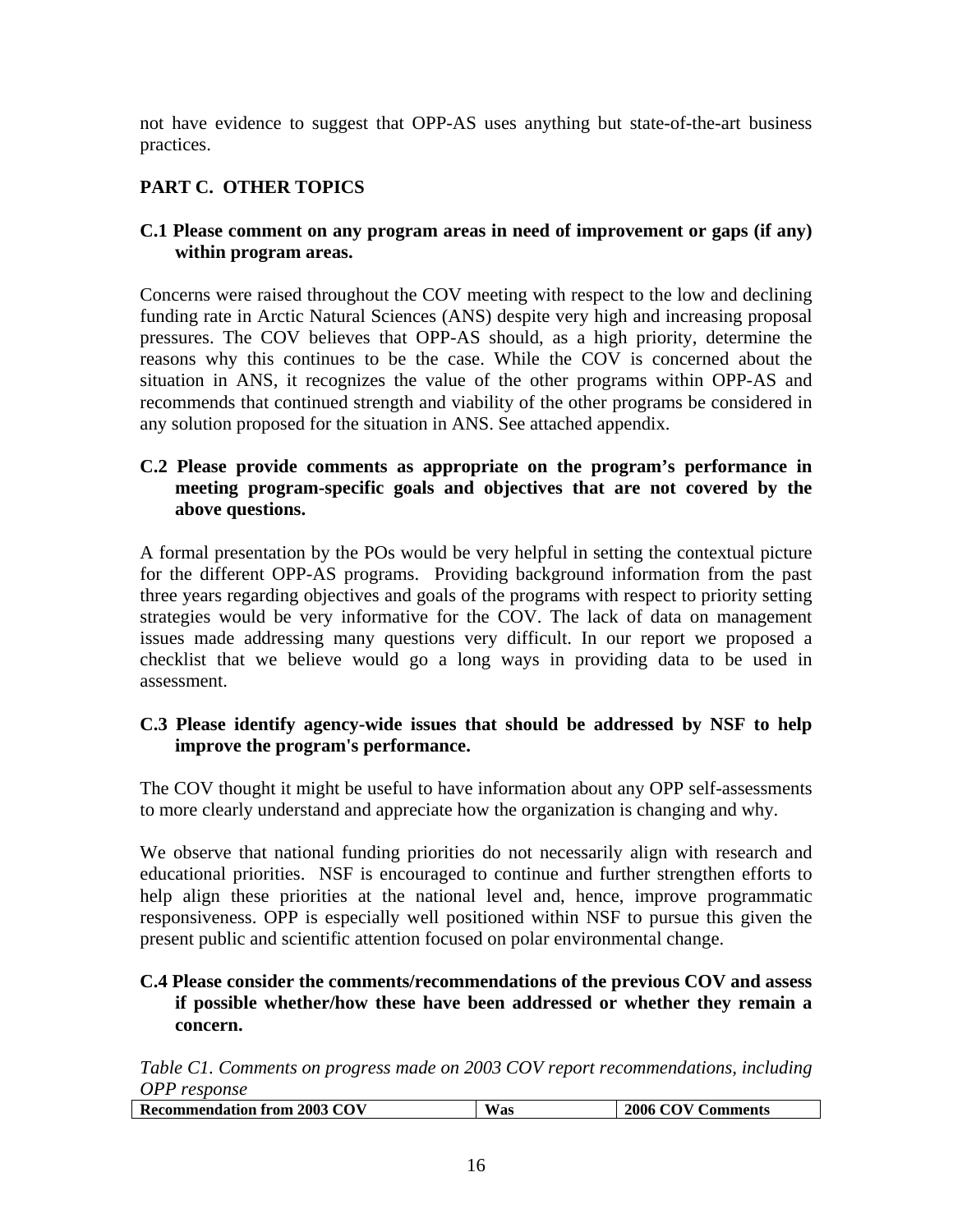|                                                                                                                                                                                                                                                                                                                                                                                                                         | recommendation<br>addressed? |                                                                                                                                                                                                                                                                                                                                                             |
|-------------------------------------------------------------------------------------------------------------------------------------------------------------------------------------------------------------------------------------------------------------------------------------------------------------------------------------------------------------------------------------------------------------------------|------------------------------|-------------------------------------------------------------------------------------------------------------------------------------------------------------------------------------------------------------------------------------------------------------------------------------------------------------------------------------------------------------|
| Recommendation:<br>Declination<br>letters,<br>including access to the reviews, should proceed<br>on as fast a track as possible to allow timely<br>submission of revised proposals.                                                                                                                                                                                                                                     | Somewhat                     | Dwell time has increased<br>during the past three years.<br>This is believed to be a<br>function of staffing and<br>management change.                                                                                                                                                                                                                      |
| Recommendation:<br><b>OPP</b><br>should<br>consider<br>sharing examples of exemplary write-ups by<br>program officers across the Office, thereby<br>helping everyone continuously improve the<br>thoroughness,<br>completeness,<br>quality,<br>and<br>clarity of these documents.                                                                                                                                       | N <sub>o</sub>               | We believe sharing<br>examples of exemplary<br>write-ups would still be<br>useful. As with the 2003<br>COV, we found that write-<br>ups (Form 7s) differed<br>between programs in OPP-<br>AS.                                                                                                                                                               |
| Recommendation: OPP should continue to<br>expedite decisions, strive to reduce dwell time,<br>and notify PIs promptly. It is especially<br>important to provide reviewer comments to PIs<br>on declined proposals, at least one month<br>before the next proposal deadline (typically<br>semi-annual).                                                                                                                  | Somewhat                     | As discussed previously,<br>dwell time increased since<br>2003.                                                                                                                                                                                                                                                                                             |
| Recommendation: To provide specific<br>measures of its contributions to NSF's<br>Outcome Goal for People, OPP should try to<br>develop statistics on the total number of<br>undergraduate, graduate, and postdoctoral<br>researchers receiving support from OPP<br>awards, and also on the number of Masters and<br>PhD degrees produced in the course of OPP-<br>funded research projects. Recommendation<br>continues | N <sub>o</sub>               | More statistics are needed,<br>particularly on broader<br>impacts (students – post<br>doc, graduate and<br>undergrad students)<br>A better way to gather<br>statistics would be useful.<br>We understand from the<br>program managers that PIs<br>do not follow the<br>boilerplate annual report.<br>If they did, statistics would<br>be easier to compile. |
| Recommendation: OPP should continue to be<br>creative and proactive in encouraging the<br>of<br>PUI<br>(Predominantly<br>participation<br>Undergraduate Institutions) in the research<br>process, including encouraging partnering<br>between DRUE/I and other institutions and<br>also use of RUI (Research in Undergraduate<br>Institutions) and REU (Research Experience<br>for Undergraduates) programs.            | Somewhat                     | Efforts were made to<br>liaison between education<br>initiatives, informally at<br>NSF. An ongoing, formal<br>effort to improve<br>relationships with<br>undergrad institutions<br>would be valuable.                                                                                                                                                       |
| Recommendation: The COV encourages OPP<br>to continue to be creative and proactive in this<br>area and attempt to further increase the<br>proportion of underrepresented groups.<br>Recommendation: OPP, perhaps assisted by its                                                                                                                                                                                        | Somewhat<br>N <sub>o</sub>   | This effort needs<br>continued attention.<br>A series of questions were                                                                                                                                                                                                                                                                                     |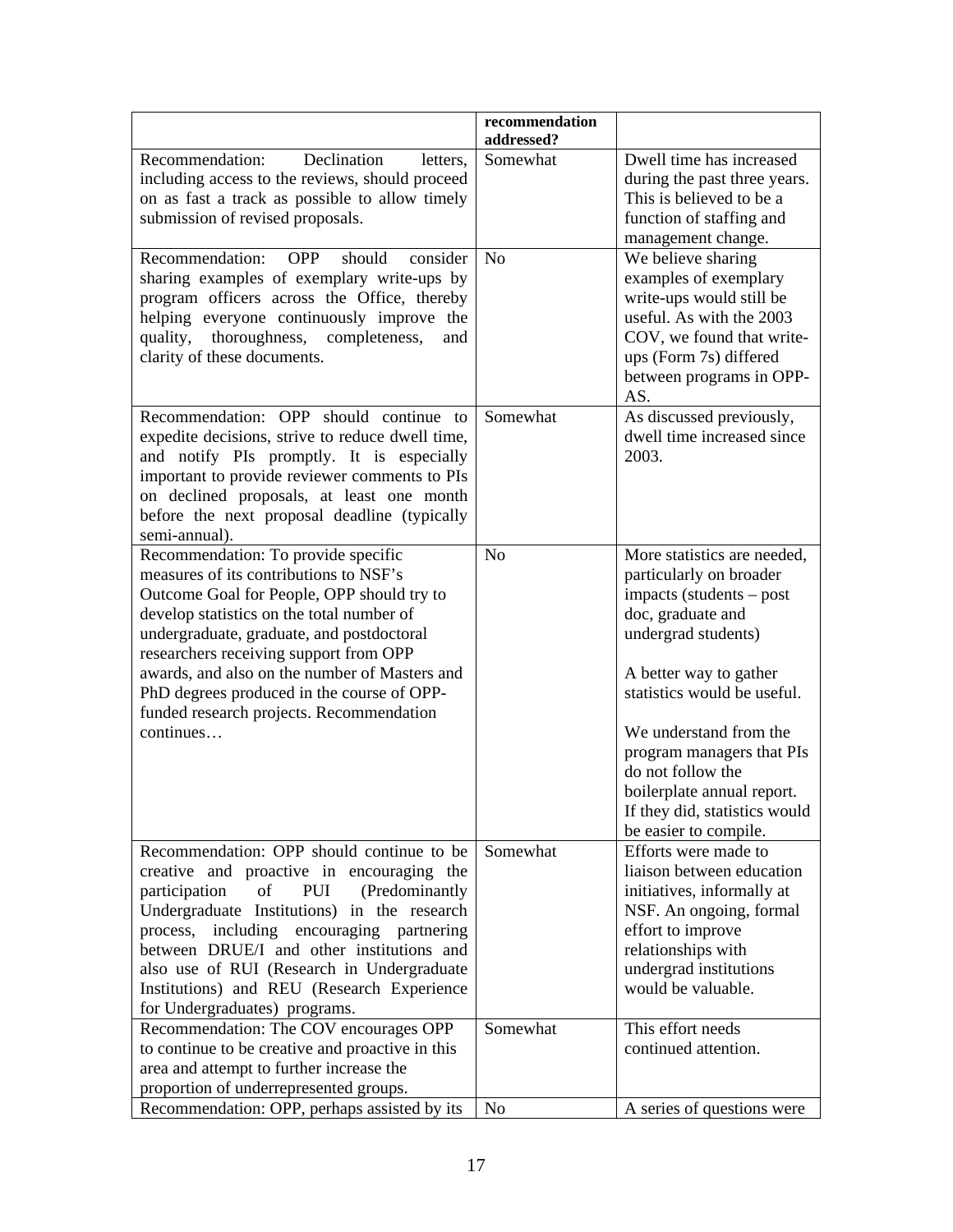| Advisory Committee (OAC), should attempt to       |                  | posed by the last COV.        |
|---------------------------------------------------|------------------|-------------------------------|
| answer the following questions, and rectify       |                  | Some were out of the          |
| imbalances or unintended consequences, if they    |                  | scope of the 2006 COV as      |
| exist. See NOTE at the end of the table for list  |                  | they address comparisons      |
| of questions.                                     |                  | between Arctic and            |
|                                                   |                  | Antarctic programs.           |
| Recommendation: That OPP, assisted by its         |                  | However, the COV did not      |
| Advisory Committee (OAC), develop answers,        |                  | have answers to these         |
| and, as appropriate, statistics on the above      |                  | questions and thought they    |
| questions during the next three-year period and   |                  | were still appropriate.       |
| provide these data to the next COV committee.     |                  |                               |
| Recommendation: OPP should find some way          | Yes              |                               |
|                                                   |                  | NSF created a program         |
| to enable teacher participation in polar research |                  | modeled on the TEA            |
| to continue into the future, even as TEA comes    |                  | program to involve            |
| to an end. There should also be a mechanism       |                  | teachers.                     |
| found to continue follow-up support of the        |                  |                               |
| existing cadre of TEA teachers.                   |                  |                               |
| Recommendation: The Arctic and Antarctic          | Yes              | Workshops have occurred       |
| science sections should consider engaging with    |                  | in a variety of areas in      |
| the community to conduct a series of 'future      |                  | OPP-AS. It does not           |
| workshops' or 'think tank meetings' which         |                  | appear that there is a lot of |
| focus on the coupling of bipolar science, the     |                  | pressure from the scientific  |
| integration of polar-derived data with global     |                  | community to have bi-         |
| programs, the elucidation of new cutting edge     |                  | polar workshops               |
| opportunities between disciplines, involvement    |                  |                               |
| with agency-wide initiatives, etc.                |                  |                               |
| Recommendation: OPP should seek adequate          | Yes              | An OPP and NSF- wide          |
| budgets to support the development of new         |                  | initiative on infrastructure  |
| polar research instrumentation, link polar        |                  | is putting emphasis on        |
| research instrumentation development              |                  | tools and infrastructure -    |
| opportunities directly to research needs in the   |                  | strategic use of              |
| Arctic and Antarctic, issue regular solicitations |                  | instrumentation in specific   |
| in this area, and increase the number of awards   |                  | calls for proposals.          |
| for technological innovation and development.     |                  |                               |
|                                                   |                  |                               |
| Recommendation: The NSF should standardize        | N <sub>0</sub>   | An NSF data collection        |
| its data collecting and reporting procedures at   |                  | procedure is an on-going      |
| all administrative levels and across all          |                  | need.                         |
| Directorates, Divisions and Offices; ensure that  |                  |                               |
| non-sensitive data be available on-line; provide  |                  |                               |
| complete indexing and cross-linking for these     |                  |                               |
| data; and enable effective graphical formats for  |                  |                               |
| such data. Also, NSF should ensure that it        |                  |                               |
| collects and makes readily available to the       |                  |                               |
| COVs in advance whatever data are needed to       |                  |                               |
| answer the questions it sets for COV reviews of   |                  |                               |
| Directorates and Offices.                         |                  |                               |
|                                                   |                  |                               |
| Recommendation: The relevant programs             | Not addressed by | It did not appear that        |
| within NSF should examine the issue in depth      | 2006 COV         | intellectual property was     |
| and develop policies and guidelines for dealing   |                  | an issue in any of the        |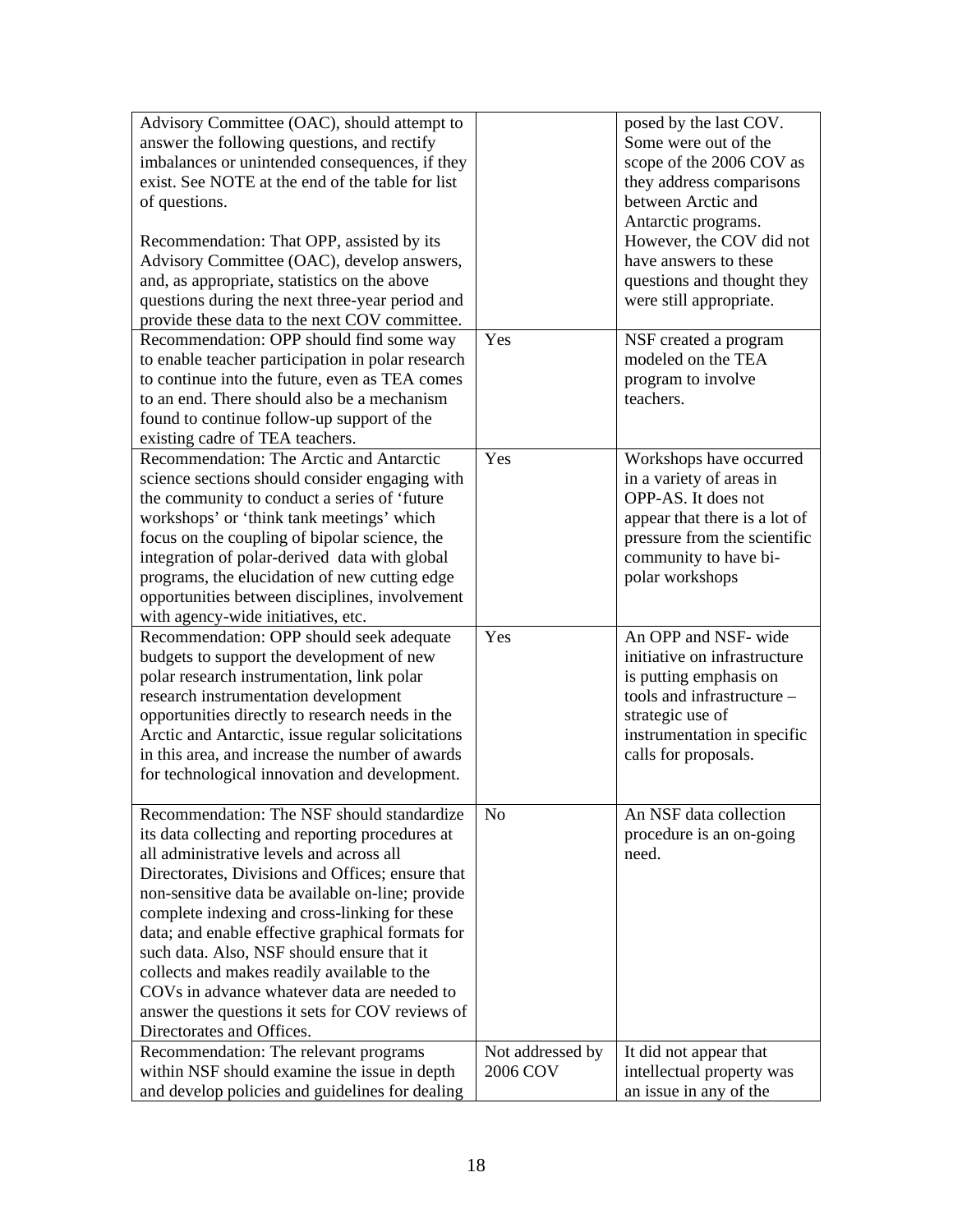| with intellectual property rights associated with                                                                                                                                                                                                                                                                                                                                                                                                                                                                                                                                                                                   |                | proposals reviewed.                                                                                                                                                                                                                                           |
|-------------------------------------------------------------------------------------------------------------------------------------------------------------------------------------------------------------------------------------------------------------------------------------------------------------------------------------------------------------------------------------------------------------------------------------------------------------------------------------------------------------------------------------------------------------------------------------------------------------------------------------|----------------|---------------------------------------------------------------------------------------------------------------------------------------------------------------------------------------------------------------------------------------------------------------|
| indigenous people and local communities.                                                                                                                                                                                                                                                                                                                                                                                                                                                                                                                                                                                            |                |                                                                                                                                                                                                                                                               |
|                                                                                                                                                                                                                                                                                                                                                                                                                                                                                                                                                                                                                                     |                | It was noted, however, that<br><b>Arctic Social Science</b><br>regularly asks PIs to abide<br>by OPP's Principles for the<br>Conduct of Research in the<br>Arctic, which addresses<br>this issue to some extent.                                              |
| Recommendation: OPP should consider                                                                                                                                                                                                                                                                                                                                                                                                                                                                                                                                                                                                 | Somewhat       |                                                                                                                                                                                                                                                               |
| requiring PIs to summarize their track record in<br>"broader impacts," in the section of the<br>proposal describing prior results. In addition,<br>where it would be beneficial, OPP should seek<br>to ensure that the mail or panel reviewers<br>include individuals with strong qualifications to<br>assess and provide feedback on the broader<br>impacts of a proposal.                                                                                                                                                                                                                                                         |                | In many cases, panels had<br>membership to address<br>broader impacts. This is<br>likely improving<br>interpretation of broader<br>impacts, however, it was<br>considered by the 2006<br>COV to be a continuing<br>need.                                      |
| Recommendation: NSF should make final                                                                                                                                                                                                                                                                                                                                                                                                                                                                                                                                                                                               | N <sub>o</sub> | The 2006 COV also felt                                                                                                                                                                                                                                        |
| reports from grants available to the public<br>through its Web page. In addition, NSF should<br>study its "core questions for COVs" and<br>determine how to acquire the best information<br>on each question and make this information<br>available for COV use. For example, perhaps<br>each proposal reviewer (mail and panel) should<br>be asked to assess and indicate the<br>innovativeness, riskiness, multidisciplinarity of<br>each proposal, and this information could be<br>captured in the statistical data maintained by<br>the agency.                                                                                |                | that we needed more<br>information to address the<br>"core questions for<br>COVs". It may be, though,<br>that not all the core<br>questions are needed.<br>Collecting information<br>from reviewers, as<br>suggested in 2003 and<br>again in 2006 would help. |
| Recommendation: NSF should reduce the<br>number of specific questions it asks of COVs,<br>and emphasize those that are most important to<br>its performance and accountability that are of a<br>type appropriate for COV assessment. In<br>addition, OPP should identify a few areas in<br>which the COV could provide advice and<br>assessment that would be most important and<br>helpful to OPP's management and outcomes,<br>and pose questions/issues in those areas for the<br>COV consideration, along with the standard<br>NSF direction to COVs. This may be a task<br>that a subcommittee of the OAC can help<br>address. | Somewhat       | The template for the final<br>report provides good<br>guidance for the COV.<br>Fewer questions may<br>allow the COV to address<br>them in more detail.                                                                                                        |
| Recommendation: OPP should prepare a list of                                                                                                                                                                                                                                                                                                                                                                                                                                                                                                                                                                                        | Somewhat       | Advance availability of                                                                                                                                                                                                                                       |
| 'non-sensitive' data topics that are deemed                                                                                                                                                                                                                                                                                                                                                                                                                                                                                                                                                                                         |                | data was identified by the                                                                                                                                                                                                                                    |
| central to the COV process, compile and                                                                                                                                                                                                                                                                                                                                                                                                                                                                                                                                                                                             |                | 2006 COV as a need.                                                                                                                                                                                                                                           |
| present data and source information for each                                                                                                                                                                                                                                                                                                                                                                                                                                                                                                                                                                                        |                | While some data were                                                                                                                                                                                                                                          |
| topic, and organize these as a series of                                                                                                                                                                                                                                                                                                                                                                                                                                                                                                                                                                                            |                | provided, data on                                                                                                                                                                                                                                             |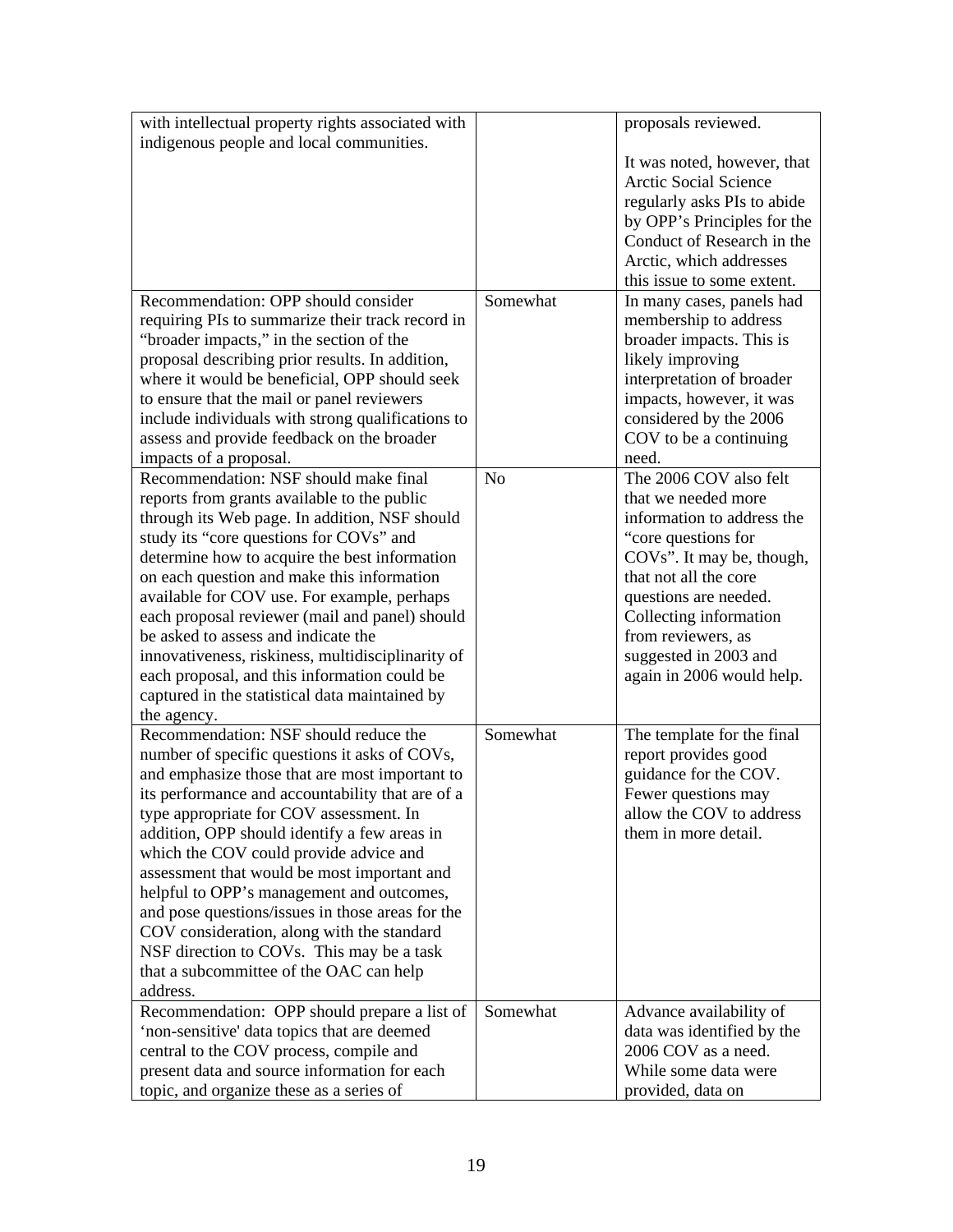| numbered appendices for the COV report.<br>Two other recommendations were included in<br>the 2003 COV that relate to data availability.                                                                                                                                                                                                                                                                      |                | management and other<br>themes in the template<br>were not available, perhaps<br>not collected. |
|--------------------------------------------------------------------------------------------------------------------------------------------------------------------------------------------------------------------------------------------------------------------------------------------------------------------------------------------------------------------------------------------------------------|----------------|-------------------------------------------------------------------------------------------------|
| Recommendation: NSF should consider the<br>strategic value of standardizing some aspects of<br>basic data collection and the COV assessment,<br>so that the next COV could evaluate selected<br>long term trends within OPP. In fact, assessing<br>trends might be more meaningful than the<br>absolute judgment of "appropriateness," or<br>"appropriate level" required for some of the<br>core questions. | N <sub>0</sub> | Basic data collection is<br>still needed                                                        |

#### **NOTE: Management self-assessment questions posed by 2003 COV**

- a) Is each program appropriately staffed to balance the workload among programs?
- b) The Arctic and Antarctic programs are organized rather differently. This may be perfectly appropriate, but it raises the question of whether OPP overall is optimally structured?
- c) Given the number and scientific diversity of the proposals submitted to ANS, is its current organization and approach optimized?
- d) Would panels be feasible and valuable for providing a coherent ranking of proposals in ANS? Would mail reviews provide important additional information for panel use in ARCSS?
- e) The proposal success rate appears to be quite variable across OPP programs. Are these differences appropriate or should program allocations be flexible to respond to variations in proposal pressure and quality?
- f) In some cases, OPP requests that PIs adjust their proposals to fit within a budget below that requested. It appeared to the COV in its review of jackets, that budget reductions were disproportionately taken by reducing graduate student support. What is the impact of budget reductions on the research and on the inclusion of graduate students in the research?
- g) It appeared to the COV that proposals with only three mail reviews were more likely to be declined than proposals with larger numbers of reviews and/or consideration by a panel. Is this observation accurate?
- Recommendation: A review of the previous COV should be provided by OPP-AS at the opening of the COV meeting so that the COV can gain important insight on OPP-AS's approach and progress in addressing previous COV recommendations.
- Recommendation: Workshops to have undergrad institutions and research institutions are needed to discover ways to collaborate
- Recommendation: An appropriate balance of questions should be prepared with relevant data available for the COV to make an assessment
- Recommendation: Data is needed to assess OPP-AS processes. Information from an annual retreat that occurred since the 2003 COV would have been helpful to 2006 COV. The annual retreat was discussed in the outbrief of the COV.

#### **C.5 Please provide comments on any other issues the COV feels are relevant.**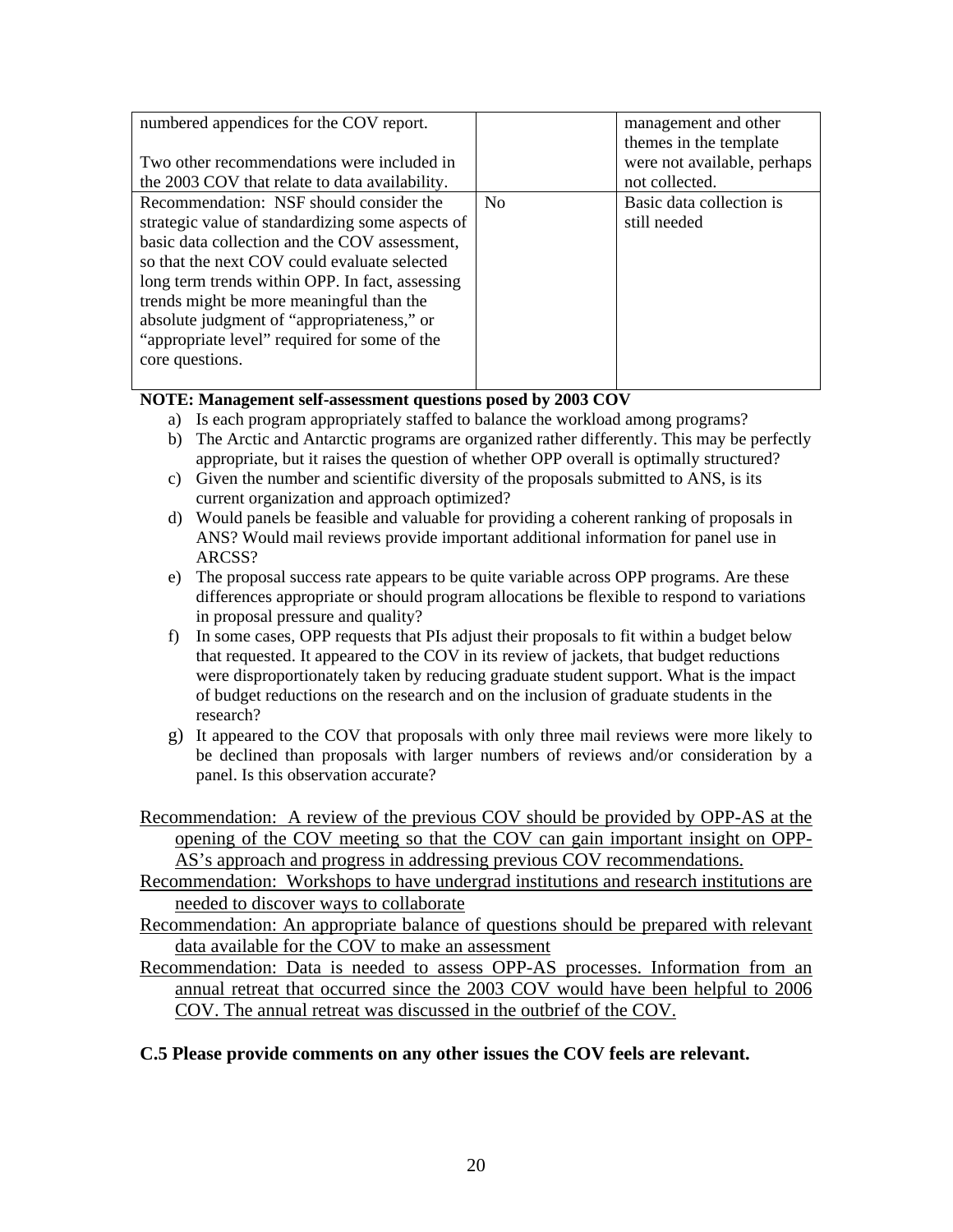Repeatedly throughout the two days of discussion, there was a focus on consistency of proposal review and the need for additional data, or means by which the COV could better assess the review process. To collect this information, the COV suggests instituting a **Reviewer Summary Checklist**. The checklist would not replace the existing written narrative. In addition, the program officers could address some specific management questions that would help future COVs understand the goals behind strategic funding decisions. Scientific journals generally approach reviews with a combination of a checklist and a narrative review. The checklist provides the editor with the reviewer's opinion about a variety of issues such as to the importance of the publication, and the appropriateness of the article for the specific journal. Because these sorts of checklists are common with journals, they are accepted and expected by the scientific community. An example checklist is provided below.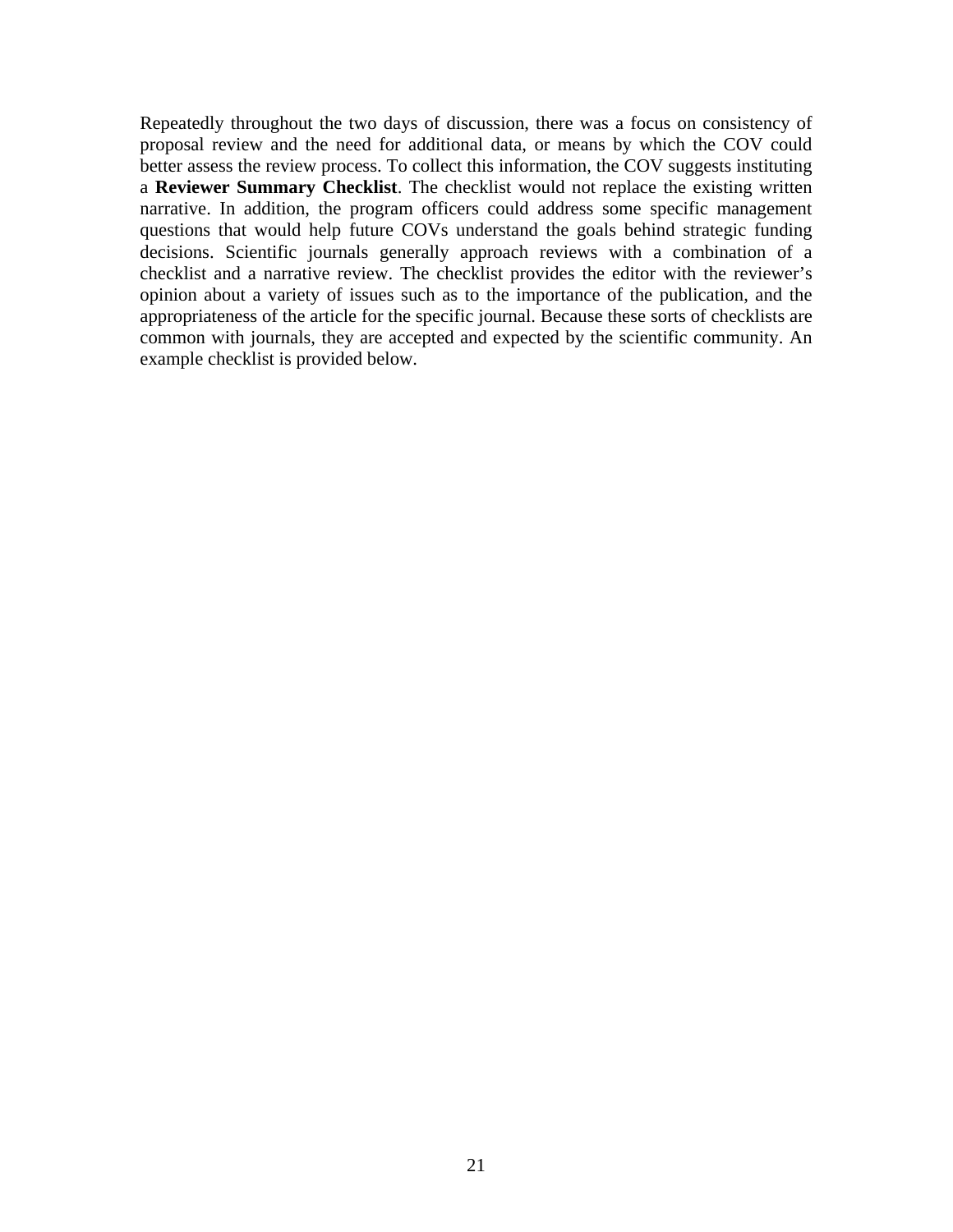#### <span id="page-21-0"></span>**Reviewer Summary Checklist**

Targeted information

| rargeted information                                                    |                                            |        |              | (yes or high)  |                |                |                   |  |
|-------------------------------------------------------------------------|--------------------------------------------|--------|--------------|----------------|----------------|----------------|-------------------|--|
|                                                                         |                                            |        | 1            | 2              | 3              | $\overline{4}$ | (no or none)<br>5 |  |
|                                                                         |                                            |        |              |                |                |                |                   |  |
| Reviewer enthusiasm for project                                         |                                            |        | 1            | $\overline{2}$ | 3              | 4              | 5                 |  |
| Innovativeness                                                          |                                            |        | 1            | $\overline{2}$ | 3              | 4              | 5                 |  |
| Riskiness 1                                                             | logistical                                 |        | $\mathbf{1}$ | $\overline{2}$ | 3              | 4              | $\mathfrak s$     |  |
|                                                                         | theoretical                                |        | $\mathbf{1}$ | $\overline{2}$ | 3              | $\overline{4}$ | 5                 |  |
|                                                                         | financial                                  |        | 1            | $\overline{2}$ | 3              | $\overline{4}$ | 5                 |  |
|                                                                         |                                            |        |              |                |                |                |                   |  |
| Benefit (potential)                                                     |                                            |        | $\mathbf{1}$ | $\overline{2}$ | 3              | $\overline{4}$ | 5                 |  |
|                                                                         |                                            |        |              |                |                |                |                   |  |
| Relevance to program mission                                            |                                            |        | 1            | $\overline{2}$ | 3              | 4              | 5                 |  |
| Is (are) $PI(s)$ qualified?                                             |                                            |        | 1            | $\overline{2}$ | $\mathfrak{Z}$ | 4              | $\mathfrak s$     |  |
| Are requested funds appropriate?                                        |                                            |        | 1            | $\overline{2}$ | $\mathfrak{Z}$ | $\overline{4}$ | $\mathfrak s$     |  |
| Interdisciplinarity                                                     |                                            |        | 1            | $\overline{2}$ | 3              | $\overline{4}$ | $\mathfrak s$     |  |
| Multidisciplinarity                                                     |                                            |        | 1            | $\overline{2}$ | 3              | $\overline{4}$ | 5                 |  |
|                                                                         |                                            |        |              |                |                |                |                   |  |
| Involvement of New PI                                                   |                                            |        |              | Yes            | No             |                |                   |  |
|                                                                         |                                            |        |              | Yes            | N <sub>0</sub> |                |                   |  |
| PI diversity (under-represented group)<br>Under-represented institution |                                            |        |              | Yes            | N <sub>o</sub> |                |                   |  |
| Integration of research and education                                   |                                            |        |              | Yes            | N <sub>0</sub> |                |                   |  |
| Are resources dedicated to broader impacts                              |                                            |        |              | Yes            | N <sub>o</sub> |                |                   |  |
| Does the proposal address an emerging opportunity                       |                                            |        |              | Yes            | N <sub>o</sub> |                |                   |  |
|                                                                         |                                            |        |              |                |                |                |                   |  |
| Intellectual merit:                                                     |                                            |        |              | % effort       |                |                |                   |  |
| <b>Broader</b> impacts                                                  |                                            |        |              | __% effort     |                |                |                   |  |
|                                                                         |                                            |        |              |                |                |                |                   |  |
| Number of undergraduates funded                                         |                                            |        |              |                |                |                |                   |  |
| Number of graduate students funded                                      |                                            |        |              |                |                |                |                   |  |
| Number of post-docs funded                                              |                                            |        |              |                |                |                |                   |  |
|                                                                         |                                            |        |              |                |                |                |                   |  |
| Required fields for written response:                                   | Scientific merit<br><b>Broader</b> impacts |        |              |                |                |                |                   |  |
| <b>Checklist for program management:</b>                                |                                            |        |              |                |                |                |                   |  |
| Proposal relevance to mission                                           |                                            |        | 1            | 2              | 3              | 4              | 5                 |  |
| Relevance to strategic plan:                                            |                                            | people | $\mathbf{1}$ | $\mathbf{2}$   | 3              | $\overline{4}$ | 5                 |  |
|                                                                         |                                            | tools  | $\mathbf{1}$ | $\overline{c}$ | 3              | $\overline{4}$ | 5                 |  |
|                                                                         |                                            | ideas  | $\mathbf{1}$ | $\overline{2}$ | 3              | $\overline{4}$ | 5                 |  |
|                                                                         |                                            |        |              |                |                |                |                   |  |
| Ranking:                                                                |                                            | x of y |              |                |                |                |                   |  |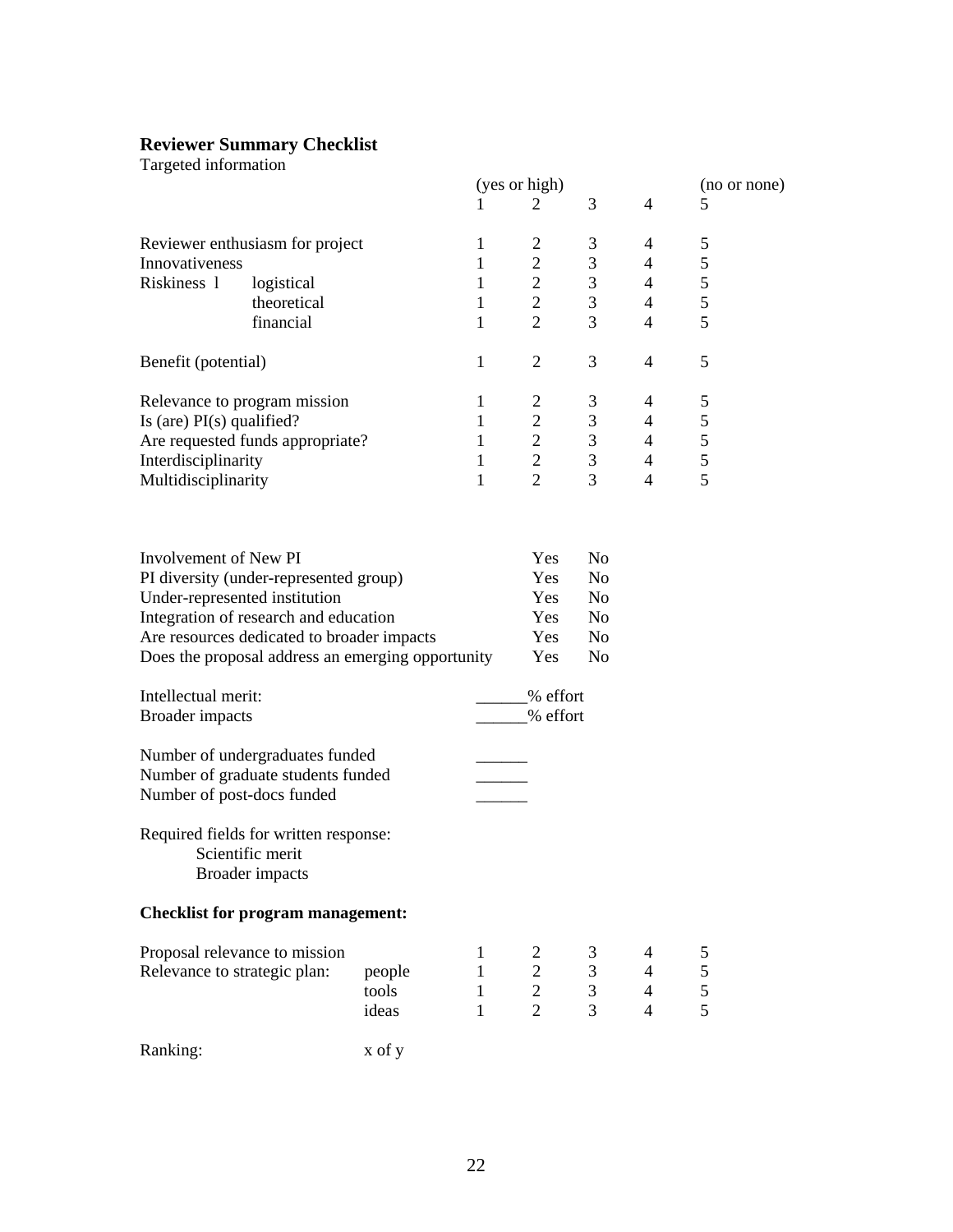### <span id="page-22-0"></span>**C.6 NSF would appreciate your comments on how to improve the COV review process, format and report template.**

It would be useful to start the COV process with a discussion as to which recommendations from previous report were acted on, and why or why not. How did OPP-AS use the last report to improve the management of its program?

If possible, a member from the previous COV should be included on the current panel. This would shorten significantly the learning curve and assist in continuity.

The COV should begin with formal presentations by each of the program officers. The presentations should cover their program for the preceding three year period and provide information on planning, prioritization, process, goals, statistics, etc.

Better organized and explained material would facilitate more efficient COV activity. Consideration should be given to developing tabbed reference notebooks of the most important documents, tables, etc.

OPP should consider conducting a self-assessment prior to the COV, answering all of the COV questions, and providing this to the COV when it convenes.

# **Issues related to previous 2003 COV**

Below are some issues that the 2006 COV felt were important but largely unchanged from the 2003 COV. As such, the summary and recommendations from the 2003 COV were copied below in their entirety.

#### *Agency-wide data bases*

Accurate and well-organized numerical data are a critical element in meaningful assessment of a program's performance over the three year time frame encompassed by the COV review process. They are also essential should an Office, Directorate or Division, or NSF at large, mandate a survey which links a succession of COV reviews.

Recommendation: The NSF should standardize its data collecting and reporting procedures at all administrative levels and across all Directorates, Divisions and Offices; ensure that non-sensitive data be available on-line; provide complete indexing and cross-linking for these data; and enable effective graphical formats for such data. Also, NSF should ensure that it collects and makes readily available to the COVs in advance whatever data are needed to answer the questions it sets for COV reviews of Directorates and Offices.

## *Strengthening assessment of and accountability for Broader Impacts*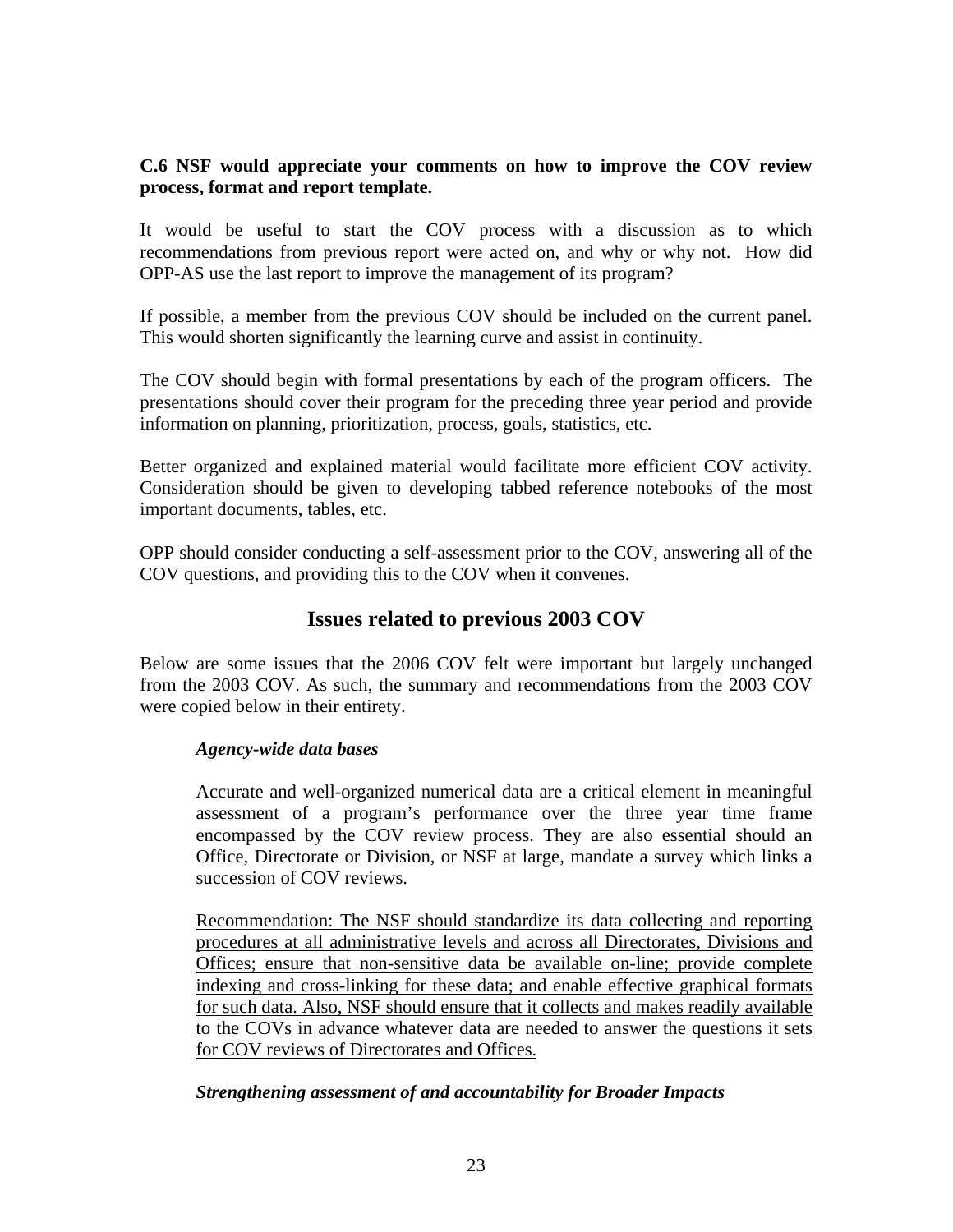OPP programs send proposals primarily to scientific/engineering peers of the principal investigator, and request their evaluation of the proposal with respect to its intellectual merit and quality and broader impacts. The requirement for researchers to include broader impacts in their proposals helps get both investigators and reviewers to think about them and to be proactive in achieving them. However, these individuals may not be qualified to develop or assess certain aspects of broader impacts, without getting input from experts in a broader-impact area, such as education, policy, international relations, economics, or other fields. Such collaboration can be very useful in the development of a proposal, in the review of a proposal, and in the conduct of the work. Over the past few years, NSF has continuously strengthened and clarified its expectations with respect to broader impacts. Most recently it implemented a requirement in FY2003 that proposals not addressing broader impacts be returned to the PI without review. In a similar way, NSF could phase in an expectation that the PI's and research team's previous accomplishments in "broader impacts" be mentioned in the proposal section that summarizes the results of prior work, so that reviewers can judge the PI's and team's track record in this arena, as well as on their scientific track record.

Recommendation: OPP should consider requiring PIs to summarize their track record in "broader impacts," in the section of the proposal describing prior results. In addition, where it would be beneficial, OPP should seek to ensure that the mail or panel reviewers include individuals with strong qualifications to assess and provide feedback on the broader impacts of a proposal.

## *Ensuring that information essential for accountability is obtained from the most appropriate source at the most appropriate time*

The COV plays an important role in NSF's process of assuring accountability for getting high value from its taxpayer funds. Yet the COV is not the only mechanism available for assuring accountability, and many of the assessments the COV is requested to make cannot be made effectively during the 3-day COV review. Such assessments include judging the innovativeness, risk, and other aspects of the portfolio, when to do so, etc. To achieve this we would have to read and judge each of nearly 200 proposals comprising a random sample of jackets. At the risk of adding more check boxes (and other bureaucracy) to the review process, we make the following recommendation.

Recommendation: NSF should make final reports from grants available to the public through its web page. In addition, NSF should study its "core questions for COVs" and determine how to acquire the best information on each question and make this information available for COV use. For example, perhaps each proposal reviewer (mail and panel) should be asked to assess and indicate the innovativeness, risk, multidisciplinarity of each proposal, and this information could be captured in the statistical data maintained by the agency.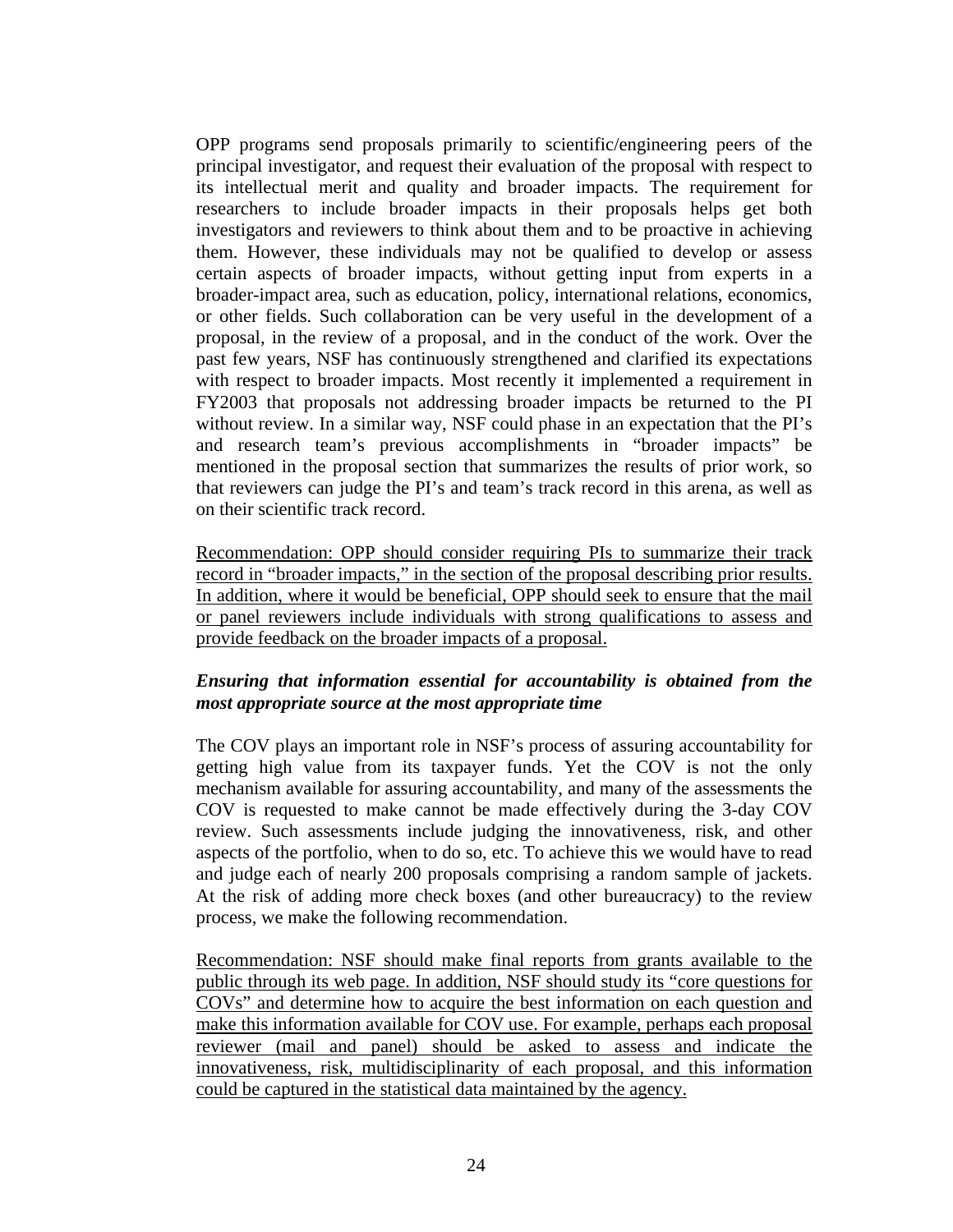### *The COV process overall*

The COV consists of a group of scientists and engineers with expertise generally spanning the disciplines and research areas covered by OPP programs, who spend three days at NSF reviewing the management, proposal "jackets," and outcomes of OPP's investments. The work of the COV is guided by "NSF FY2003 Core Questions for COVs." Most of these questions each focus closely on one specific aspect of the process for reviewing and investing in proposals and the demographics of people engaged in the program. Some of the questions request an assessment of matters the COV is well qualified to judge. Others request assessments, for which the COV possesses no special qualifications. Finally, it is easy given the large number of very specific questions, the requirement to address each one for NSF's GPRA accountability, and the small amount of time for the COV to "miss the forest for the leaves."

Recommendation: NSF should reduce the number of specific questions it asks of COVs, and emphasize those that are most important to its performance and accountability that are of a type appropriate for COV assessment. In addition, OPP should identify a few areas in which the COV could provide advice and assessment that would be most important and helpful to OPP's management and outcomes, and pose questions/issues in those areas for the COV consideration, along with the standard NSF direction to COVs.

## *Agency-wide software-based COV template*

The review of information and data, and writing of a comprehensive report within the span of a three day meeting is no simple task. The development of a standard agency-wide COV software package, such as is used by NSF panels, and in which the template categories or headings are set out in the format of a final report, might make the process more efficient.

#### *Assembly, availability, review and presentation of the OPP data*

The 2003 COV examined two large sets of material. The first set consists of the randomly selected proposal jackets representing awarded and declined proposals, in all the major disciplines within the Arctic and Antarctic science sections. This material is strictly protected by confidentiality law and could not have been examined before the COV meeting. The second category of material includes large amounts of statistical information and reports, which are publicly available.

Recommendation: OPP should provide the COV approximately 8 weeks in advance of the meeting with the list of solicitations, a bulleted summary of the evaluation criteria for each solicitation, along the materials routinely sent in advance to COVs and all of the publicly available statistical information related to